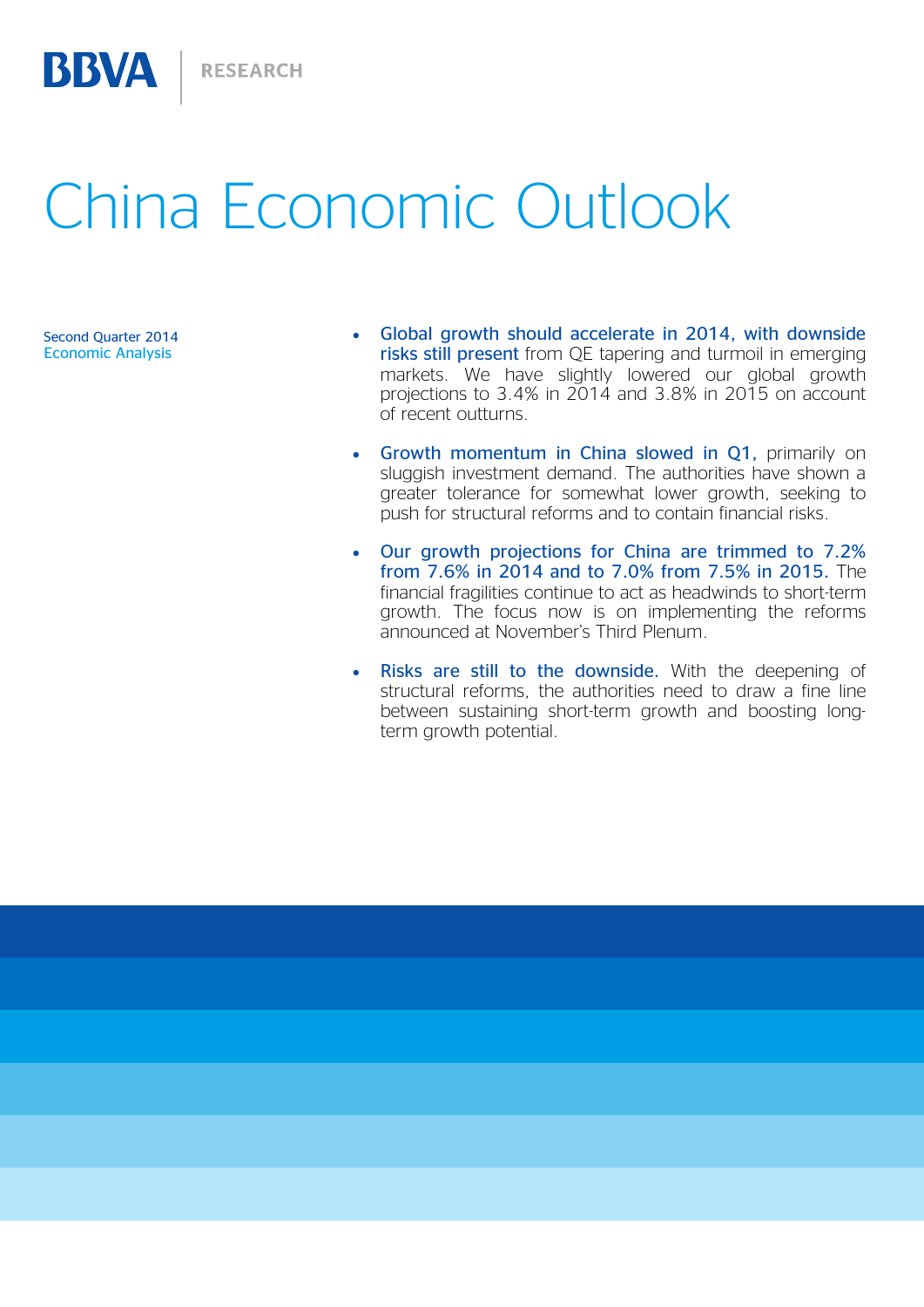

# Index

Publication date: May 9, 2014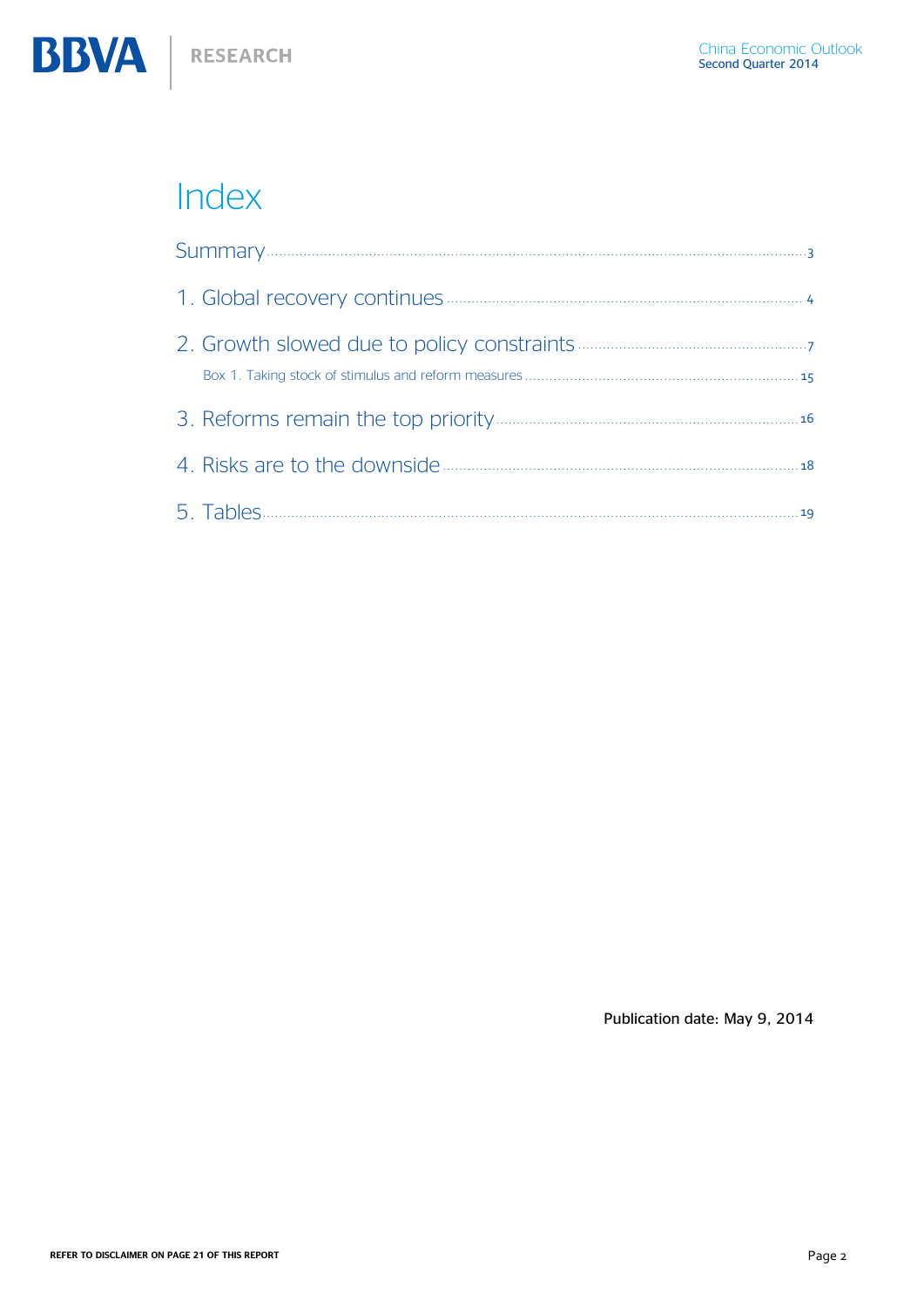# <span id="page-2-0"></span>**Summary**

In the first quarter of 2014, growth momentum slowed at a quicker-than-expected pace primarily due to subdued investment. GDP growth decelerated from previous 7.7% y/y in Q4 2013 to 7.4% y/y in Q1 2014, the lowest in six straight quarters and also below the government's 7.5% full-year target.

During the annual meeting of the National People's Congress, last March, a set of key macroeconomic targets for 2014 (including a 7.5% growth target and a 3.5% inflation target) were announced. At the same time, however, the authorities have increased their tolerance to somewhat lower growth, as a necessary condition to push for structural reforms and contain financial risks, On the other hand, a number of mini stimulus measures were introduced to underpin the near-term growth within a "reasonable" range, which we interpret to be a band between 7% and 7.5% growth rate.

We have revised down the full-year growth for 2014 to 7.2% from 7.6% previously, below the official target of 7.5%. The downward revision takes into consideration the relatively negative economic data outturn and the authorities' greater tolerance of economic slowdown. In any event, the downward revision remains moderate given the authorities' announcement of "prudent monetary and proactive fiscal" policies, which has been materialized in the way of a "mini" stimulus fiscal package of about 0.3-0.4% of GDP thus far. In the same vein, our GDP growth projection for 2015 has also been lowered to 7.0% from 7.5% previously given the short term negative impact of the reforms as well as the crackdown on shadow banking and too rapid indebtedness. Still, over the medium term, we expect growth to slow down gradually to 6.5% by 2018.

In the meantime, the government will press ahead with key structural reforms, following the blueprint announced in the Third Plenum last November. In particular, we expect further progress in urbanization (especially "Hukou" system reform), financial sector (steps toward interest rate liberalization and the implementation of a deposit insurance scheme, and greater private entry into the banking sector), market pricing for utilities and natural resources, more market access for private and foreign investors and a further reduction in the government's intervention in the market.

Risks are still tilted to the downside, concentrating on elevated financial fragilities and uncertainties about the implementation of their reform agenda. As the debt-fuelled growth model comes to an end, the authorities need to find new growth drivers and ensure a smooth transition between the old and new growth regimes. Moreover, the uncertain impact of US QE tapering on China's capital flows is likely to exert downward pressure to the growth outlook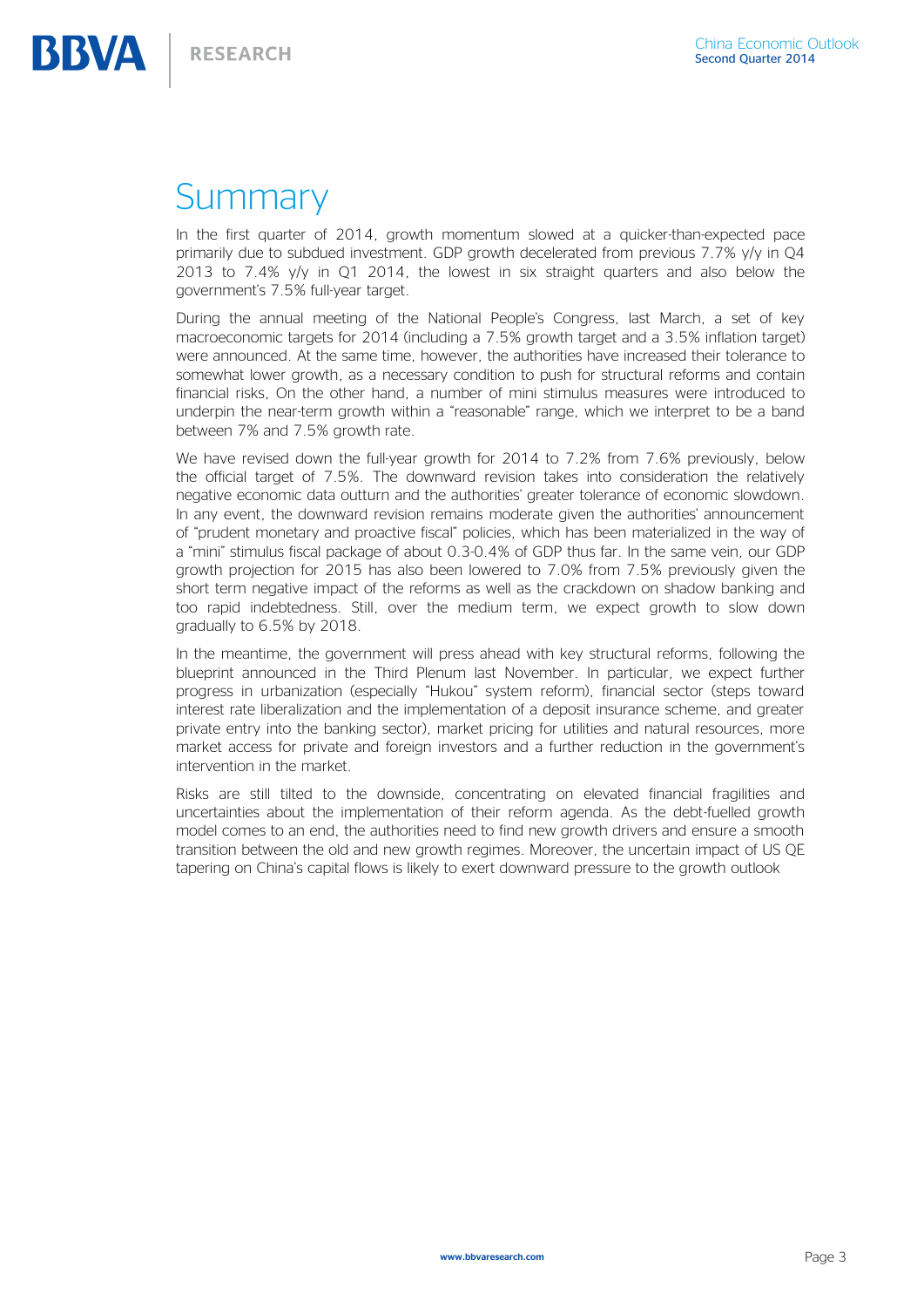# <span id="page-3-0"></span>1. Global recovery continues

Before turning to China, we review the [Global Outlook.](http://serviciodeestudios.bbva.com/KETD/fbin/mult/1405_Global_Economic_Outlook_tcm348-448754.pdf?ts=852014) Readers may go directly to the sections on China, if they wish, by turning to page 7.

### The global economic cycle remains robust

According to our estimates, in the first quarter of 2014 global GDP has accelerated very slightly to around 0.8% QoQ and, according to our global activity indicator (BBVA-GAIN), we expect this pace to be maintained for the first part of the year (Figure 1.1). In the wake of this sustained global recovery is the cyclical improvement in the DMs, which has offset the deceleration in some EMs in Asia and Latin America. Meanwhile, in the last few months the financial markets have performed very differently in the two regions (Figure 1.2), and with more differentiation between the EMs. Capital flows, asset prices, interest rates and financial tension indicators have fundamentally performed in line with the outlook for rate hikes in the UK, but have also been affected to a greater or lesser extent by geopolitical risk events in Eastern Europe and China's slowdown expectations. Altogether, tightening financial conditions have differed in each economy as a function of the degree of external vulnerability and financial integration. This is all related to higher deficits on current account, dollar-linked liabilities and flexible exchange rates.

The global scenario is a result of a combination of the policies introduced domestically but having cross-border implications, not only in terms of more or less demand for goods and services (international trade), but also in the extent to which they help to alter global riskaversion, which is reflected in the volatility of capital flows and/or the prices of financial assets and raw materials.



To sum up, our assessment of the global scenario has a downward bias compared with our valuation three months ago, which is reflected in the adjustments to our forecasts. After growing at 3.0% in 2013, global GDP will start to accelerate again in 2014 and 2015 at around 3.4% and 3.8% respectively, figures that demonstrate both the variations in growth expectations in diverse regions and the increased, although slight, contribution to global growth by the developed economies. Although there have been no significant changes in either the US or the eurozone, the downward pressures in our forecasts are above all visible in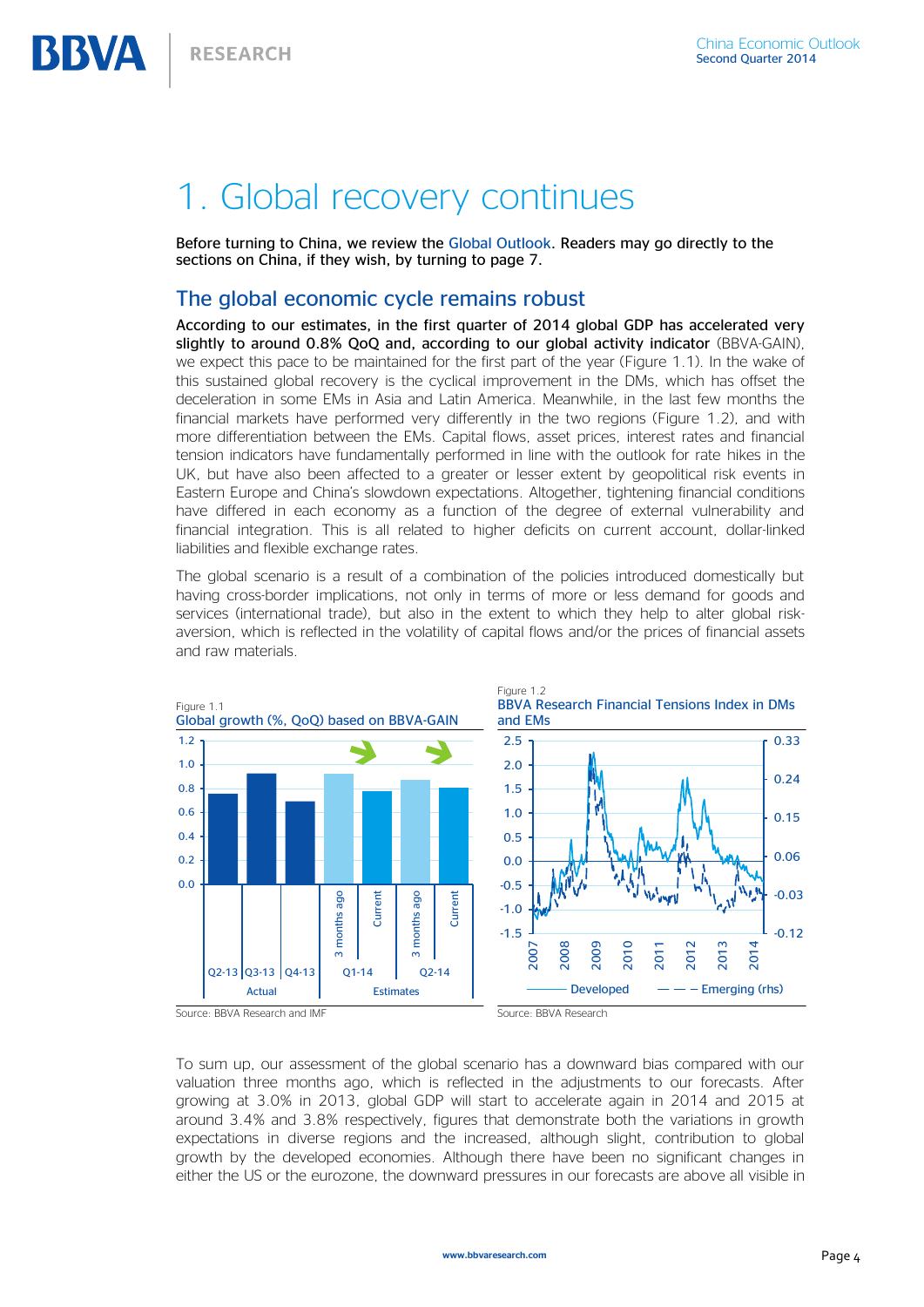the EMs in 2014 and 2015, in both Asia and Latin America. In this context, there are still short- and medium-term downside risks to our forecast.

## The US overcomes the impact of an unusually cold winter

US GDP has been affected by the impact of unusually adverse weather conditions. In the labour market, employment has increased by an average of 178,000 jobs in 1Q14, in line with the print in 4Q13, and the unemployment rate has fallen to 6.7% of the labour force, a smaller than expected fall because the increase of the population available to work. As a result, the Fed has pressed ahead with the announced moderation in its balance-sheet expansion. In this context, we are expecting the Fed to complete its exit from the asset-purchase programme towards the end of the year, and the market to focus on a possible change in inflation trends as it anticipates the start of interest-rate hikes in a scenario of a gradual acceleration in GDP growth. Growth in 1Q14 reached 0.1% SAAR. The leading indicators point to a slightly more robust start to the second quarter than to the first.

Altogether, we are maintaining our forecast for US growth at 2.5% in 2014, and the same in 2015. The forecast has upside risks if the improvement in confidence provides additional incentive to corporate investment and job-creation.

### Improving prospect for the eurozone

On the European side, growth in the eurozone in the latter part of 2013 was driven by the recovery in exports, which has also favoured the improvement in investment. Looking at the first quarter of 2014, our short-term models point to an acceleration of around 0.5% QoQ, although the boost from the external sector could moderate in the coming months due to: i) euro appreciation, with a slight impact on growth but clearly differentiated by country; ii) the reduced demand from China, also with diverging direct effects; and iii) geopolitical risks in the East if the crisis in Ukraine continues.

We maintain our forecasts for the eurozone in 2014 at 1.1%, and 1.9% in 2015, in a scenario of contained financial tensions and fiscal and monetary policies that do not put a **brake on growth.** In this gradual recovery, domestic demand will play a growing part, with accelerating investment and enhanced consumption, in line with the steadiness of the labour market in 2014 and then job-creation in 2015. As already established, this scenario requires progress on the achievement of an effective banking union, starting with the maximum transparency of bank balance sheets through asset quality reviews under common regulations and stress tests under common adverse scenarios.

### More uncertainties for Japan

 $\overline{a}$ 

Of the developed economies, there is slightly more uncertainty about the growth outlook for Japan, which has had a QE programme underway since January 2013, together with fiscal stimuli to return to having inflation and favouring consumption and investment. The recent tax increases on consumption to control the public deficit could put the recovery in private demand at risk, although there are still some offsetting measures to take, including an even more intense monetary expansion. Altogether, we have revised downwards our outlook for growth in 2014 by four basis points to 1.1%, and we are maintaining our estimate for 2015 at 1.3%.

## Disinflation has become more relevant for developed economies

In the developed economies, the period of low inflation or disinflation continues, as evidenced by various optimised indicators1 (Figure 1.3). While in Japan the inflationary tensions indicator is rising – although still in negative territory – as a result of the above-mentioned policies and it

<sup>1:</sup> For more information about trimmed means see, for example, Spain Economic Outlook from February 2014, available at:

[http://www.bbvaresearch.com/KETD/fbin/mult/1402\\_Spain\\_Economic\\_Outlook\\_tcm348-426396.pdf?ts=2942014.](http://www.bbvaresearch.com/KETD/fbin/mult/1402_Spain_Economic_Outlook_tcm348-426396.pdf?ts=2942014)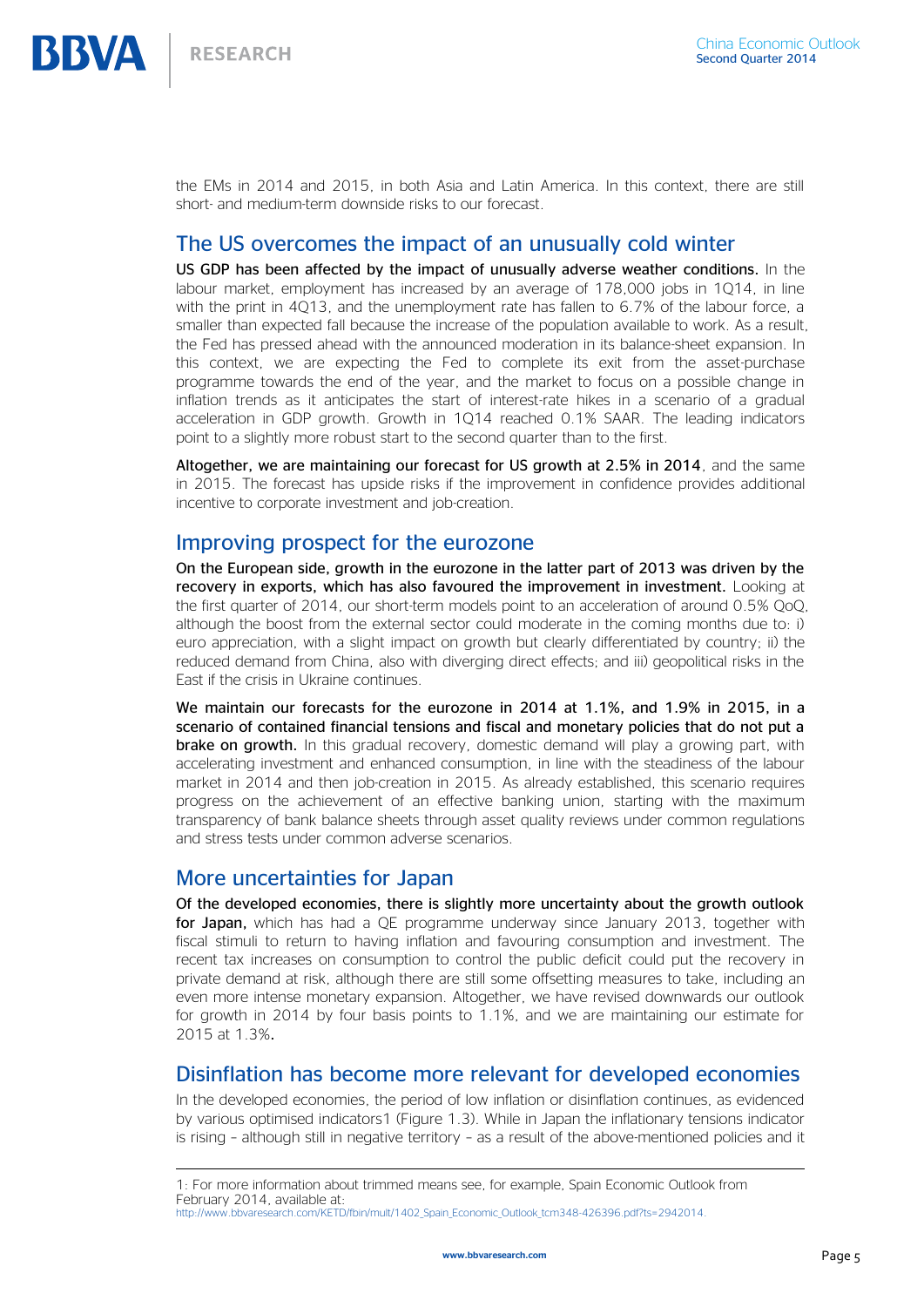remains anchored in the US, in the eurozone it is still falling and is now around 1%. According to our base scenario, it is likely close to its lows and the perspective of an increase is sound. Nonetheless, although we are not expecting deflation, the vulnerability to negative shocks, global or domestic, with an impact on prices is comparatively high. The vulnerability comes not only from the level and the downward trend of inflationary tensions, but also from the financial situation of the private sector, with very high levels of debt in at least some of the economies in the region and a banking sector that is in the process of reinforcing its capacity to lend, as described above. A negative shock that could result in a change in inflationary expectations would increase the probability that the ECB would take additional measures, from providing long-term liquidity to the banking sector with no restrictions, to lowering reference rates or making selective purchases of high-quality private-sector debt assets



## Emerging markets are facing external and internal headwinds

The normalisation of US monetary policy of quantitative measures and interest-rate expectations is resulting in a rebalancing of financial portfolios at a global level, which is having a relevant impact on funding conditions and asset prices in the EMs. This contagion is nothing new, but has raised its head again in a new environment: with more financial integration in the EMs and an extraordinarily lax monetary policy in the US. Symmetrically, the exit from this exceptional period will also have an impact on the financial variables.

In this latter group, we are also starting to see concerns about the economic slowdown in China since the Chinese New Year, given the increased emphasis that the authorities are now placing on reducing vulnerabilities – via medium-term macro-prudential policies – rather than in sustaining growth in the short term.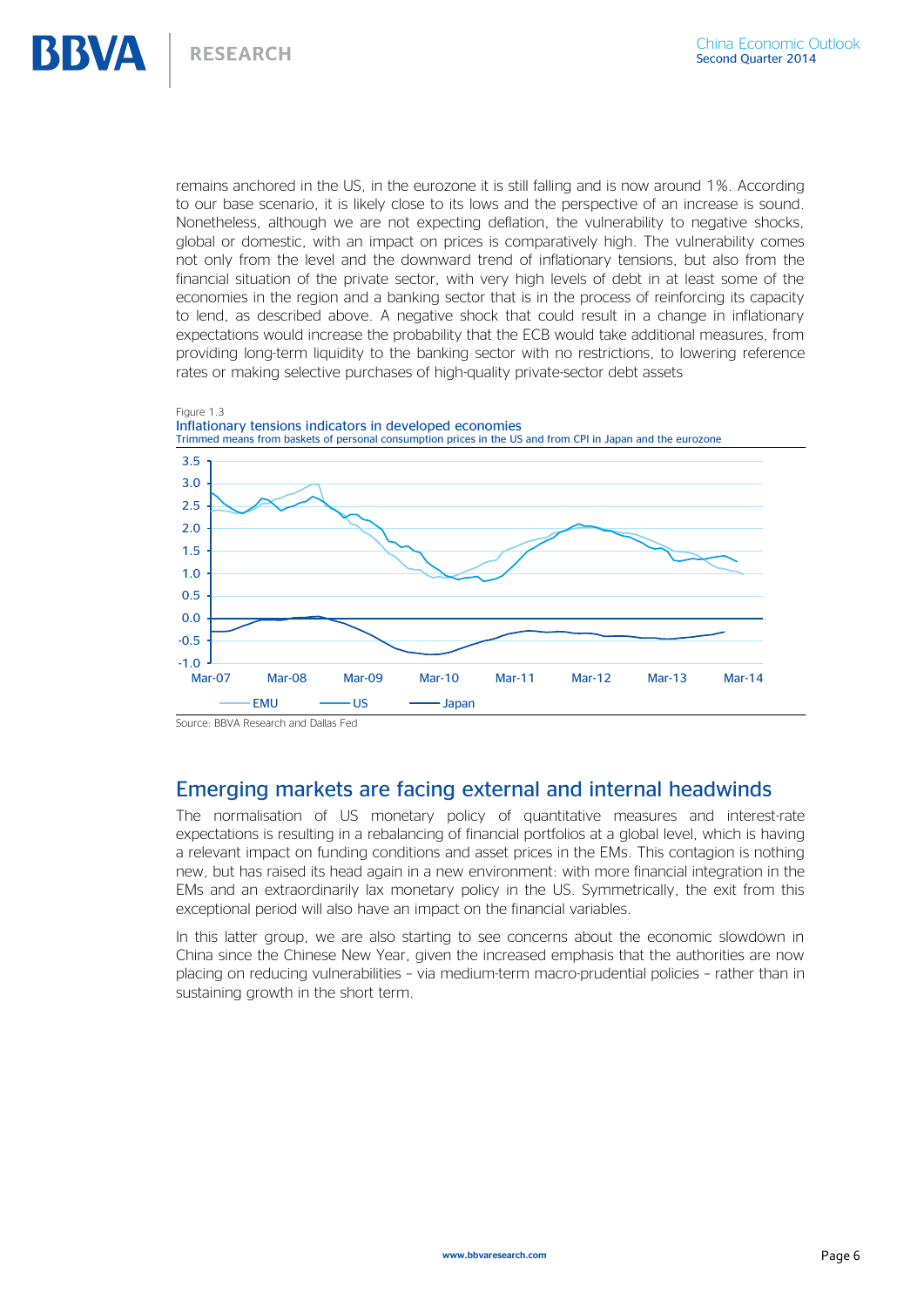# 2. Growth slowed due to policy constraints

Growth momentum continued to moderate in Q1 2014, at a quicker-than-expected pace, on subdued investment. GDP growth decelerated from previous 7.7% y/y in Q4 2013 to 7.4% y/y in Q1 2014 (Figure 2.1), the lowest in six straight quarters and also slightly below the government's 7.5% full-year target. Barring the exit of the stimulus package last year, investment was particularly affected by the government's efforts to push for key structural reforms, to curb financial fragilities and to tackle over-capacity and pollution problems. The authorities have shown a greater tolerance of economic slowdown (in order to better push forward structural reforms and contain financial risks), by indicating they can accept a small (downward) deviation from the 7.5% growth target as long as employment remains healthy. In lieu of the recent economic development and the nuanced policy stance, we revised down our 2014 full-year growth projection to 7.2% from 7.6%.

The slowdown has indeed raised another round of pessimistic sentiment in the market again, concerning a possible economic hard-landing triggered by rising financial risks and housing market bubbles. However, while partly sharing the market's concerns, we do not expect any immediate economic hard-landing, financial crisis or a collapse in the national real estate market (see our [China 2014 Real Estate Outlook\)](http://www.bbvaresearch.com/KETD/fbin/mult/140422_Real_Estate_Outlook_China_EN_tcm348-445915.pdf?ts=952014). The 7.4% growth rate in Q1 still remains within the "reasonable" range that the government stressed, which include an upper bound of 3.5% inflation and a bottom line of 7.0% GDP growth (instead of 7.5%). Meanwhile, most recent monthly indicators for March and April are showing signs of stabilization, thanks to the government's timely policy fine-tuning and improved exports.

We are encouraged by some positive signs in structural rebalancing. In particular, service sectors continue to outpace manufacturing sectors in Q1 after surpassing the latter in 2013, while consumption has become the main driver of GDP growth, ahead of investment and net exports (Figure 2.2 and 2.3). At the same time, the current account surplus shrank to 0.3% of GDP in Q1, the lowest reading since Q1 2011, pointing to an economic rebalancing towards domestic-demand (Figure 2.4). As to the financial risks, shadow bank lending and overall credit growth have been moderating through March, thanks to the authorities' greater clampdown efforts.

On the policy front, the authorities in March's annual National People's Congress announced a set of key macro targets for 2014 (including a 7.5% growth target and a 3.5% inflation target), and pledged to maintain growth-supportive policies. Ever since, the government has introduced a number of mini stimulus measures to underpin the economy, including: (i) accelerating public infrastructure spending and social housing construction, (ii) extending more subsidies to SMEs; (iii) cutting red tape for exports; (iv) allowing more market access to private and foreign investors, and (v) easing monetary conditions (weaker currency, lower interbank rates, and selective RRR cuts for rural banks). We estimate that the aggregate size of this stimulus fiscal package amounted to 0.3-0.4% of GDP. They are not only aimed to underscore near-term growth but also to facilitate structural rebalance and boost long-term growth potential.

The authorities, following the reform blueprint announced in the Third Plenum last November, continued to press ahead with key reforms. In response to the recent economic slowdown, the authorities especially prioritized reform items more instrumental to near-term growth outlook, in particular on financial liberalization. For example, the People's Bank of China (PBoC) widened the RMB's daily trading band and enhanced two-way flexibilities of the exchange rate in mid-March. The central bank also relaxed regulations on cross-border fund flows of multinational corporations, alluring more multinationals to expand their investment in China. Nevertheless, not all the ongoing reforms are beneficial to the near-term growth momentum although their implementation will help to bolster longer-term growth potential and boost nearterm sentiment. For example, the ongoing anti-corruption campaign has inevitably repressed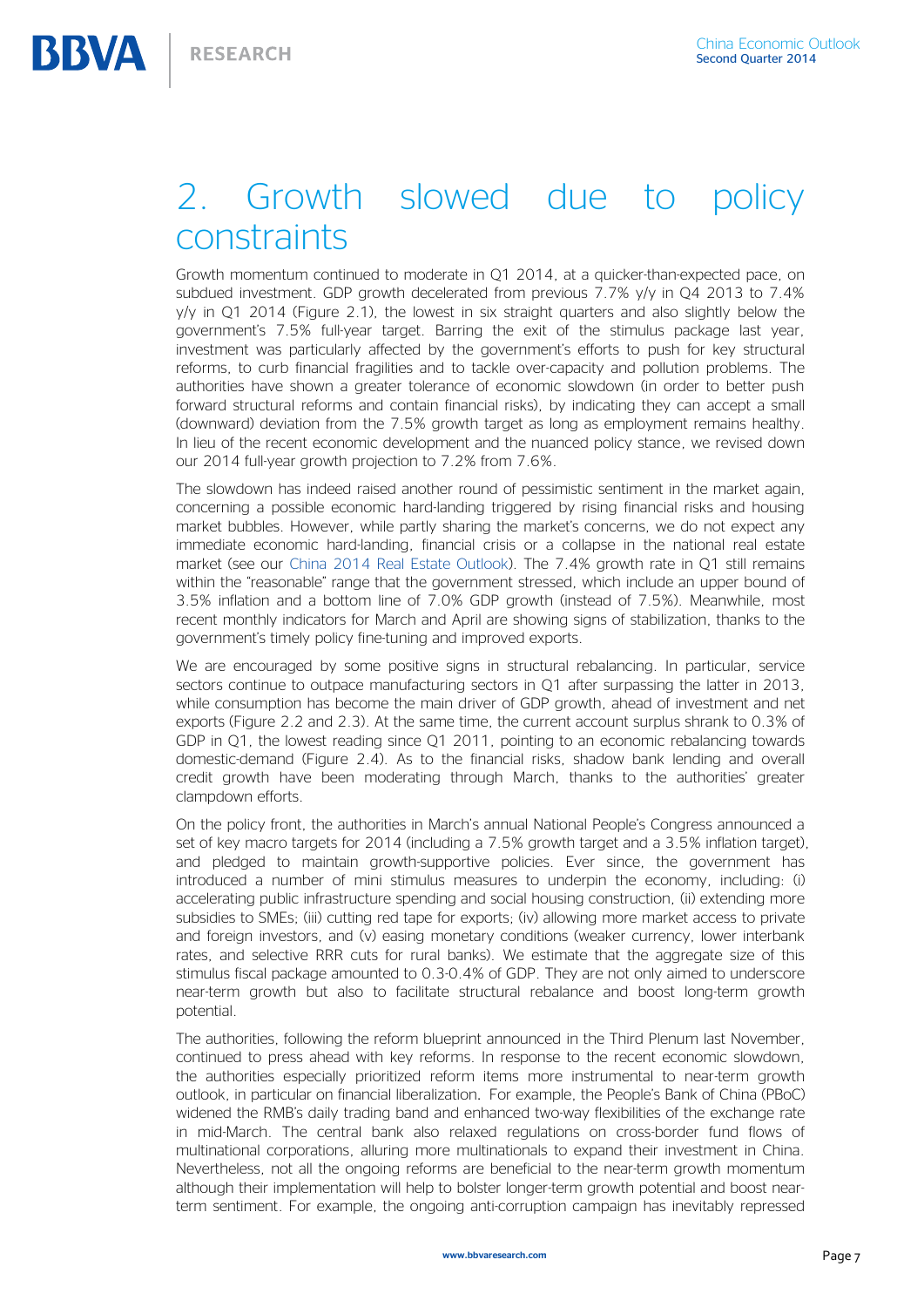the demand for high-end consumer goods and services. The authorities therefore need to tread a fine line between pushing forward long-term structural reforms and sustaining nearterm growth. (Box 1)

# Growth slowed in Q1 2014

Q1 GDP of 2014 slowed to 7.4% y/y from 7.7% of the previous quarter. In sequential terms, (which are less reliable) officially reported quarterly GDP growth fell to a seasonally adjusted 1.4% (5.7% annualized), the lowest since Q2 2012, from 1.7% in Q4 2013 (7.0% annualized). The deceleration of GDP growth in Q1 was mainly due to slowing investment as the "mini-stimulus" measures of 2013 expired and the government is gearing up to tackle the over-capacity and to curb shadow bank lending). According to the National Bureau of Statistics (NBS), the contribution of consumption to growth (y/y basis) amounted to 5.7 ppts, followed by investment (3.1 ppts), while the contribution of net exports stood at -1.4 ppts.







Figure 2.4 … and the current account surplus declines to minimal



Source: NBS, CEIC and BBVA Research Source: NBS, Wind and BBVA Research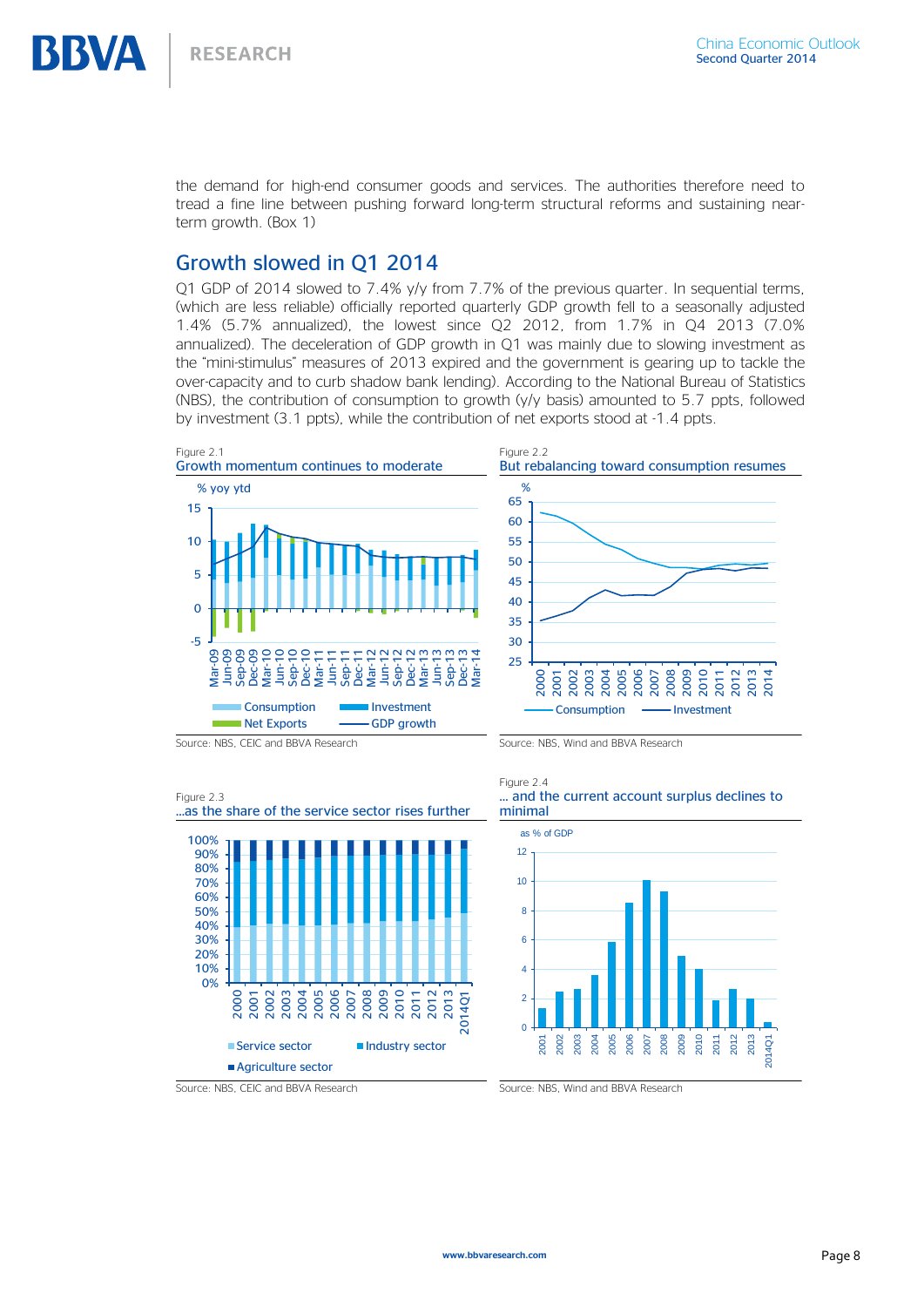

Despite a slowdown in growth, the urban registered unemployment rate stays low at about 4.1%. Official data also shows that 3.44 million new jobs were created in urban areas in Q1, and the ratio of demand to supply in the labor market remains high (Figure 2.5). Nonetheless, PMI subcomponents of the labor market have softened lately (Figure 2.6), likely driven by sluggish manufacturing activity and anemic investment (Figures 2.7 and 2.8).Taken together, the mixed signals of the labor market underscore challenges faced by the government to ensure stable employment as the economy is slowing down due to both structural and cyclical reasons.





On the demand side, recent high frequency data points to a pickup in private consumption (Figure 2.9), declining investment (in particular private investment, Figure 2.10), and a gradually improving external sector. While retail sales may have recovered from the headwinds of slower income growth and the government's anti-corruption campaign, overall investment has been sluggish, which has been exacerbated by weaker real estate and manufacturing investment. For the latter, the over-capacity problem and, on a flip side, high debt levels continue to infect part of enterprises, which was aggravated by the government's efforts to tighten lending standard for a number of industries such as steel, shipbuilding and cement. (See our previous report about China's corporate debt).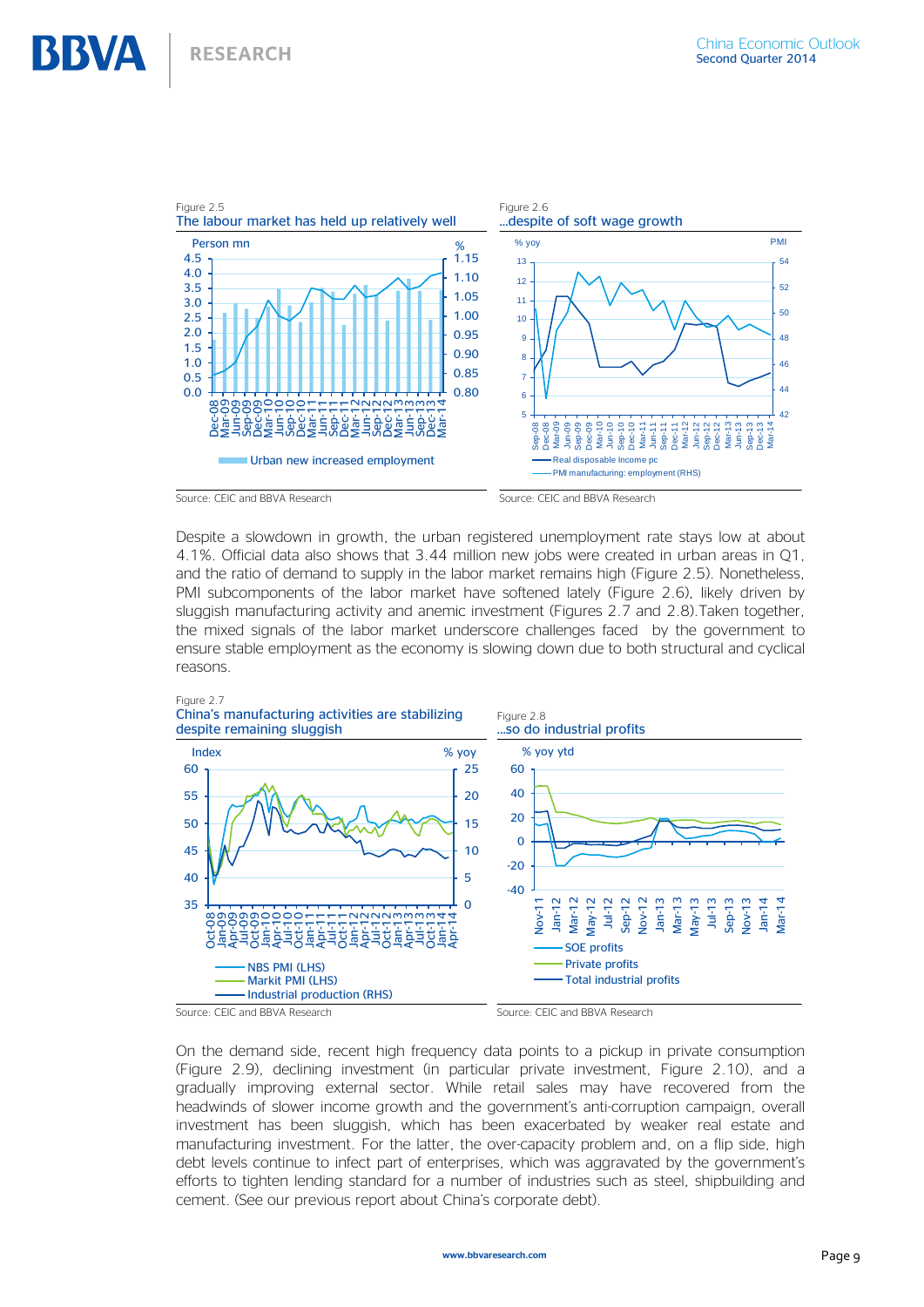



Figure 2.10 … while private investment decelerates further  $%$  yoy



Source: CEIC and BBVA Research Source: CEIC and BBVA Research











Source: CEIC and BBVA Research Source: CEIC and BBVA Research

The performance of the external sector deserves more scrutiny. The headline exports data varied dramatically across months in the first quarter, partially due to the lunar New Year holidays. Aggregately, total exports in Q1 declined by -4.7% y/y, compared to a year-on-year growth of 7.5% in Q4 2013. It is however noted that the official export data during the period from mid-2012 to mid-2013 was inflated by some exporters' over-invoicing behaviours (especially via Hong Kong, Figure 2.13), aimed to take advantage of the RMB's interest and exchange rate differentials between onshore and offshore markets. After excluding the distortion of over-invoicing, we estimate that the underlying export growth rate is a few percentage points higher than the official headline figures, at about 2.1% y/y in Q1 (official: - 4.7%). That said, China's exports have fared better than shown by the headline data, thanks to gradually recovering demand from the advanced economies (especially the US and EU).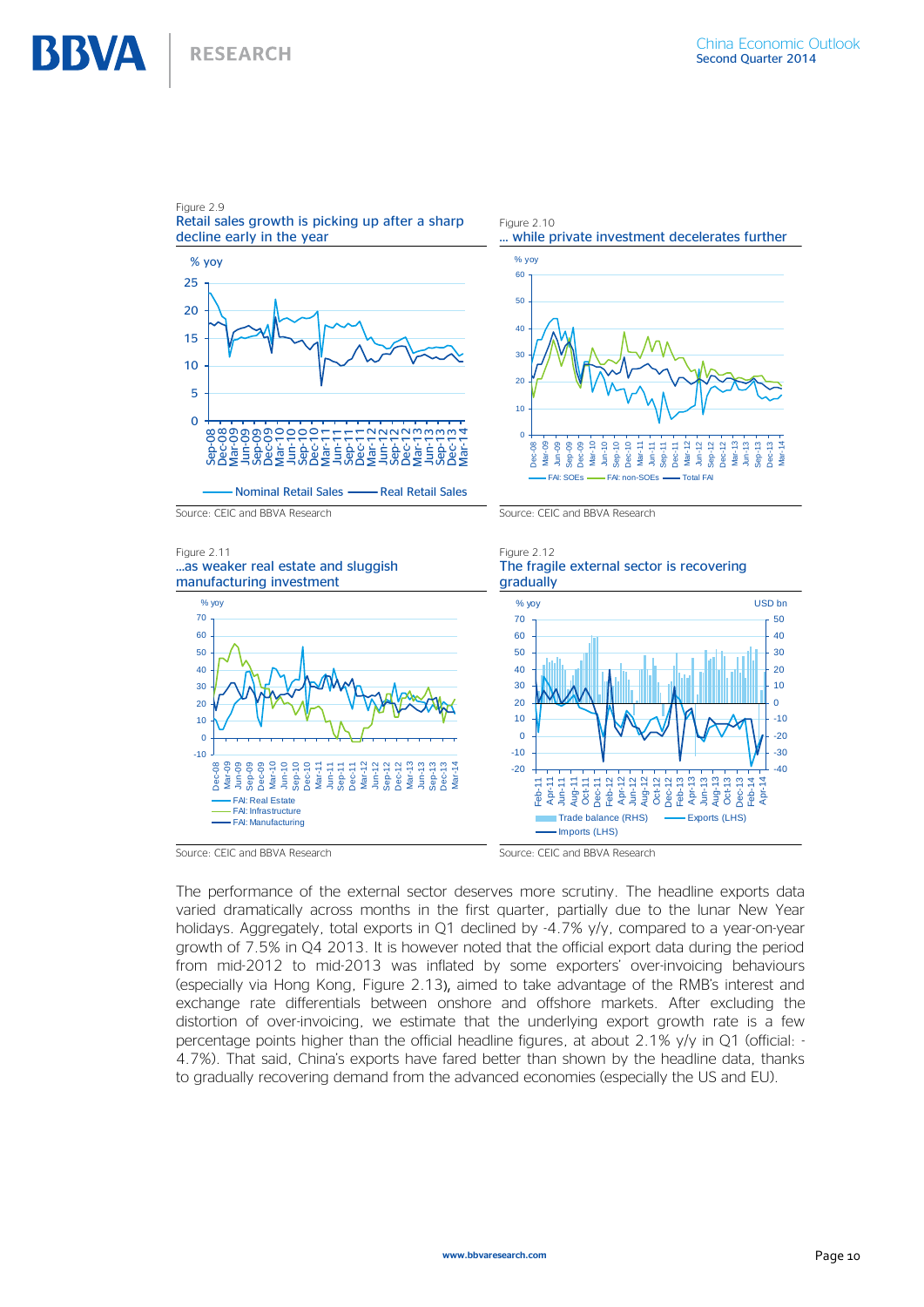

Imports also picked up thanks to stable domestic demand as well as processing imports (used in the production of export goods) (Figure 2.14). Meanwhile, commodity imports continued to trend up gradually in recent months (Figure 2.15). Resilient commodity demand might stem from the stockpiling of domestic enterprises during the episode of lower commodity prices. On the other hand, some anecdotal evidence revealed that some commodity importers have been increasingly using imported commodities (especially copper and iron ore) to obtain cheap domestic credit.

Despite that the trade surplus shrank to USD 7.6 billion in Q1 from USD 88.8 billion in Q4 2013, foreign reserves rose to 3.95 trillion USD at end-March from 3.82 trillion at end-December (Figure 2.16) on persistent FDI and portfolio inflows.

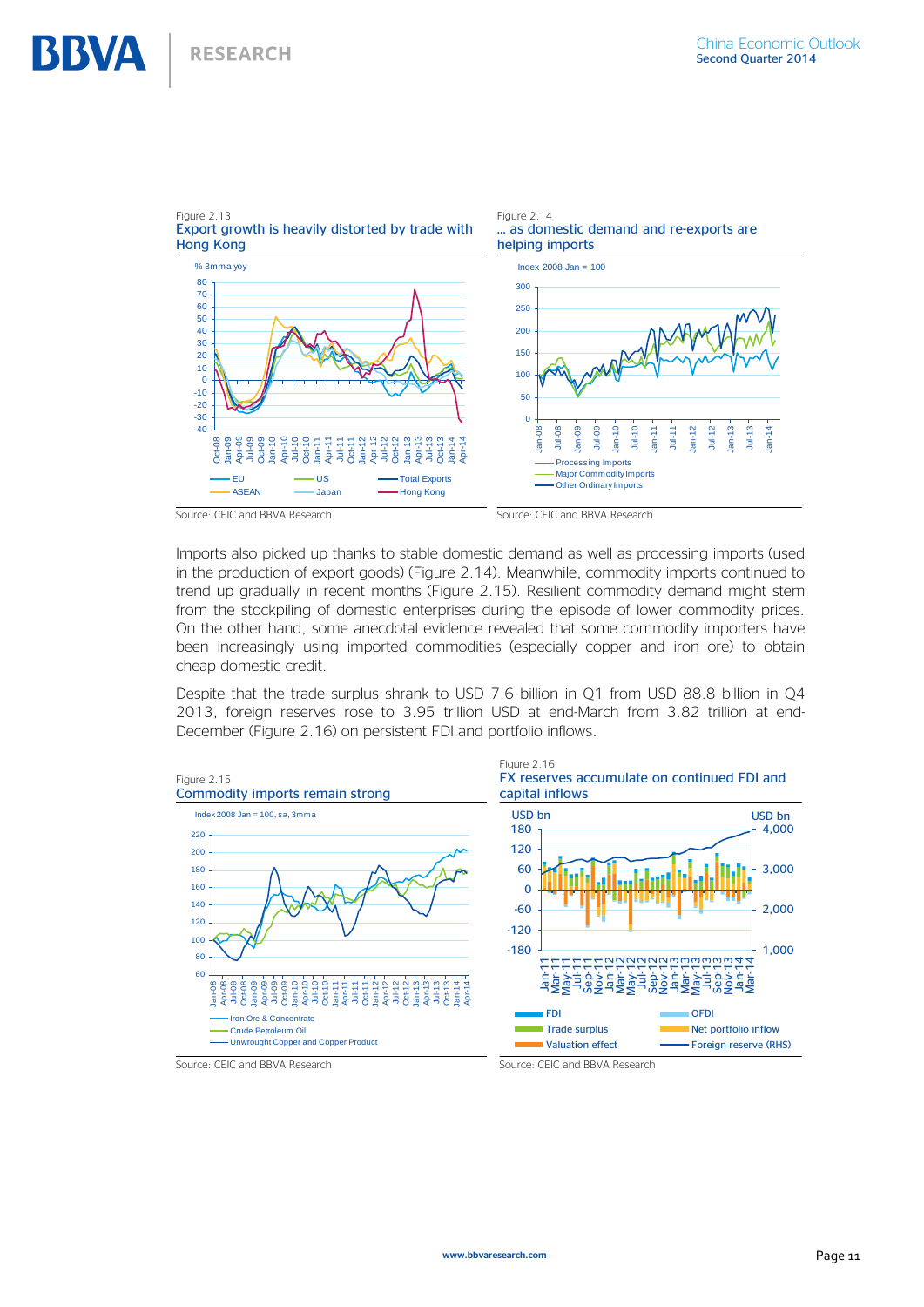# RMB continues to fall after the widening of daily trading band

After appreciating by 3% against the USD in 2013, the RMB has reversed the appreciation course and depreciated since the beginning of this year. The RMB's weakening trend continued after the PBoC widened the currency's daily trading band to +-2% from +-1% on March 17 (Figure 2.17 and 2.18), in an effort to enhance the two-way flexibility of the exchange rate and step towards a market-oriented exchange rate system. Many observers believed that the PBoC initiated the deprecation course in February by intervening in the FX market. Indeed, since mid-March, the depreciation has become more self-sustained as the spot rate was constantly traded in the weaker side of the daily trading band after signals of growth slowdown and the shrinking current account surplus surfaced. To date, the RMB depreciated by 3.0% against the USD, and the NEER and REER declined 1.4% and 1.1% respectively; meanwhile, the exchange rate volatility has significantly risen.



# Inflation remains benign

Inflation remains benign, at 1.8% y/y for April (Figure 2.19), within the government's 3.5% target, thanks to low prices of both food and non-food items. Meanwhile, producer price inflation stayed in negative territory (-2.0% y/y in April), pointing to sluggish manufacturing activities (Figure 2.20). The benign inflation provides room for monetary policy easing if necessary.



Source: CEIC and BBVA Research Source: CEIC and BBVA Research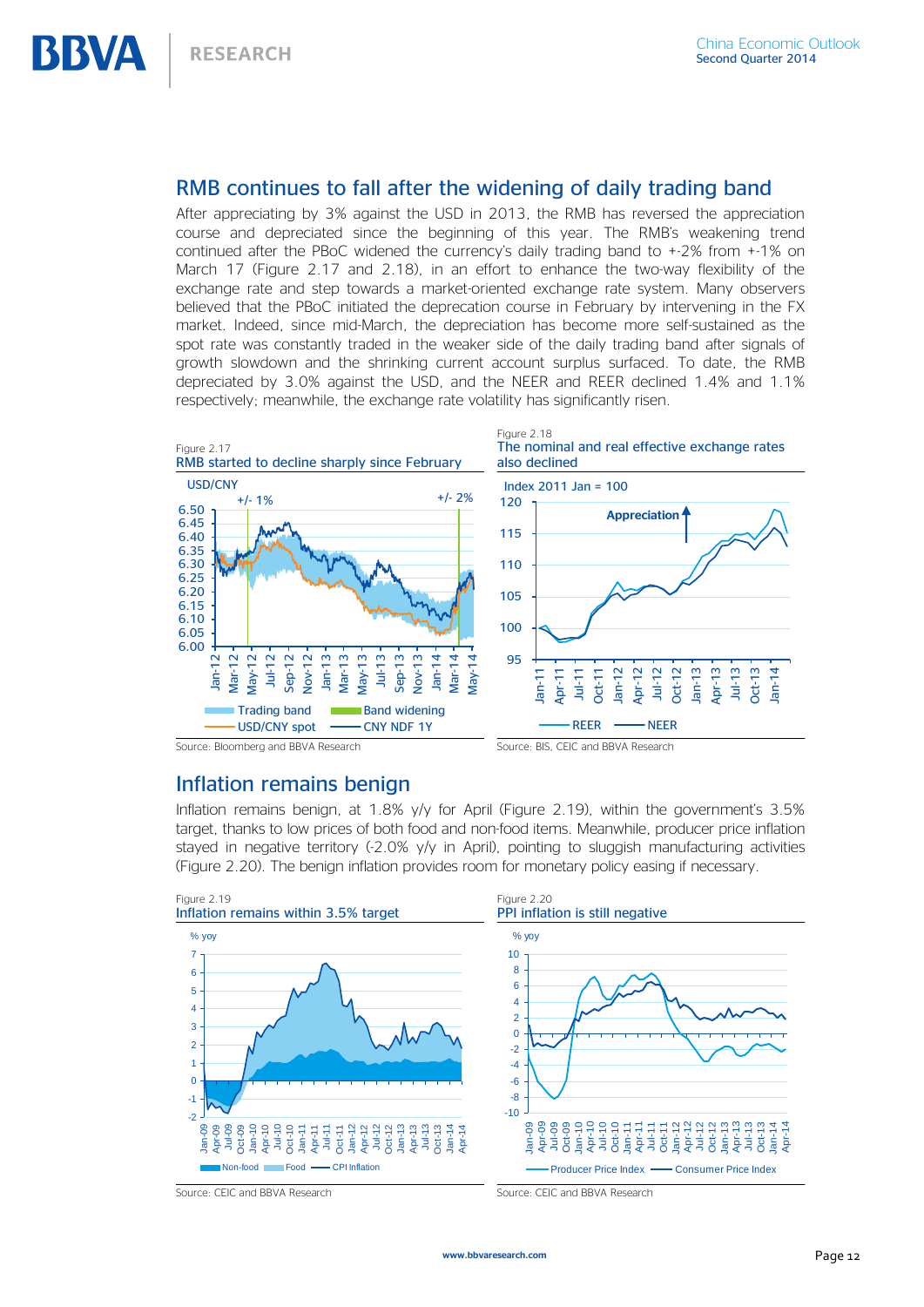# Credit growth slowed down and the money market stabilized

Credit growth has moderated as the authorities strive to curb credit growth and shadow bank lending (Figures 2.21 & 2.22). The "total social financing", a broadest gauge of credit, decreased by -18.8% y/y in March, while new bank loans were flat on a yearly basis. Similarly, M2 growth fell to 12.1% y/y in March from 13.3% y/y in February.

Inter-bank market rates have stabilized after the December crunch, thanks to the PBoC's shortterm liquidity injection (Figures 2.23  $\&$  2.24). The accommodative liquidity condition also served to mitigate financial risks. It is noted that the first bond default case of China's capital market (the Chaori Solar Company) emerged in early March while it hasn't caused any big movement in the money market.

Notwithstanding the liquidity abundance at short tenors, long-term funding costs remained higher than a year ago. Banks might have become more conservative about managing longterm liquidity after witnessing two bouts of cash crunches last year. Moreover, the ongoing interest rate liberalization could also fuel banks' expectation of more expensive funding in future.

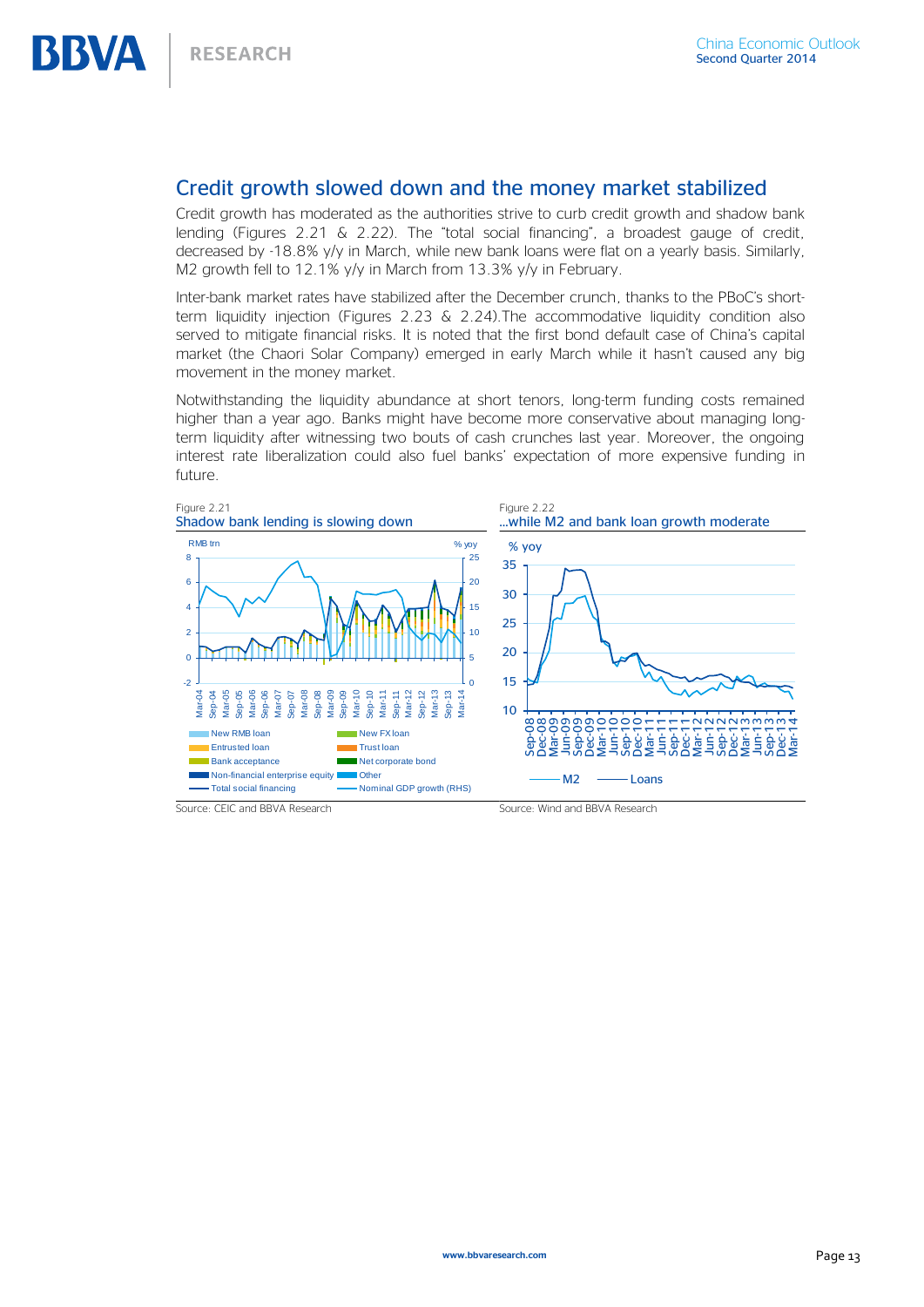

# Real estate market is cooling with divergence across cities

After rapid increases in 2013, property prices are cooling now on downbeat market expectations over slowing GDP growth and rising financial fragilities. Both prices and transactions in the housing market have moderated, as fewer cities are reporting price increases (Figures 2.25 and 2.26). We estimate that on a nationwide basis that overall property prices rose by 7.4% y/y in March, led by Tier 1 cities (9.0% y/y). Local markets in smaller cities are weighed on by sluggish demand and over-supply. This moderating trend should help to curtail price misalignments, which we estimate to have widened to 5-10% in 2013 (see our [2014 China Real Estate Outlook\)](http://serviciodeestudios.bbva.com/KETD/fbin/mult/140422_Real_Estate_Outlook_China_EN_tcm348-445915.pdf?ts=752014).

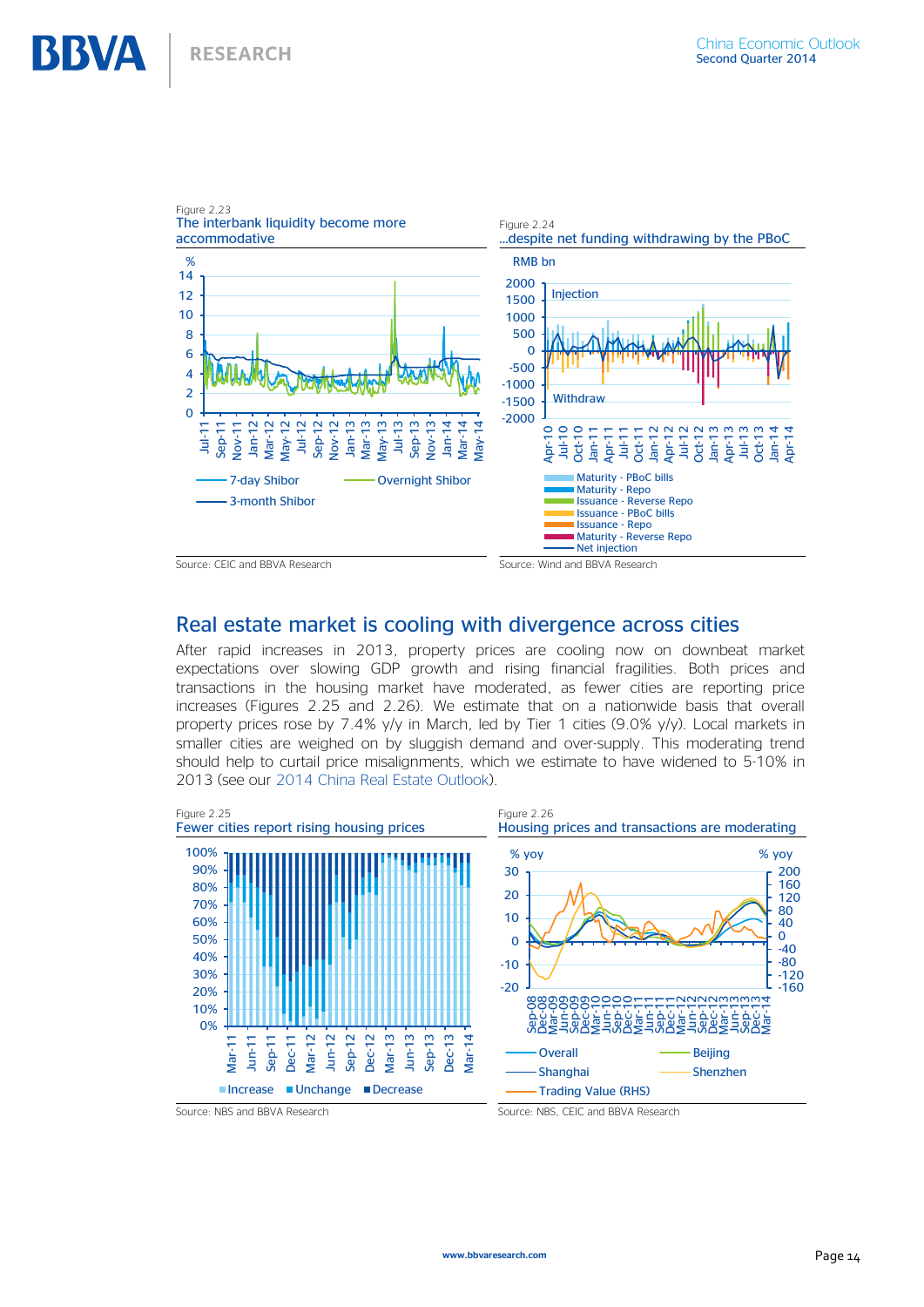**RESEARCH** 

### <span id="page-14-0"></span>Box 1.Taking stock of stimulus and reform measures

The weakening growth trend has prompted the authorities to unveil a set of short-term supportive measures to underpin the economy. Compared to the huge stimulus package implemented years ago, these new ones are not only smaller in size but also much more "targeted". For example, the authorities recently cut the RRR only for rural financial institutions rather than the whole banking system as in the past. Table B.1.1 below shows a detailed list of measures.

In the meantime, the authorities have been persistently pushing for the structural reforms announced in the Third Plenum last November, in particular prioritizing certain measures favouring nearterm growth. In this respect, some financial liberalizing measures have been announced, such as the widening of the RMB daily trading band (to maintain a weaker currency) and certain relaxations of regulations under the capital account (to encourage foreign investment). Table B.1.2 below shows a detailed list of measures.

Table B.1.1

BBVA

Mini-Stimulus measures

- April 2 The State Council announced to unveil three major growth supportive measures, including 1) Raise the threshold for the existing preferential tax treatment for SMEs from current RMB 60,000 with an extension period (until end-2016); 2) Accelerate shantytown renovation; 3) Facilitate the investment in the railway construction (6,600 km of new railway lines for 2014) and set up a railway development fund (RMB 200-300 billion per year).
- April 16 The State Council announced to extend the existing preferential tax treatment for people who are unemployed, fresh graduates, disabled to start their own business (until end-2016); all business hire people officially registered as unemployed for more than 1 year can have the preferential tax treatment.
- April 22 The People's Bank of China (PBoC) announced to cut the reserve requirement ratio (RRR) for county-level rural commercial banks by 2.0 percentage points and that of rural credit cooperatives by 0.5 percentage point.
- April 23 The State Council announced 80 major investment projects, mainly covering infrastructure (railway, harbor etc.) and clean energy sectors (hydropower, wind power etc.), to support growth momentum with a wider access for private and overseas investors.
- April 30 The State Council announced to further streamline the administrative process to boost exports and imports; and design measures to promote the employment of college graduates.
- May 2 It is reported that the China Development Bank (CDB) has signed to grant special loans to support shantytown reconstruction projects in several province and cities, aiming to support growth and solve housing affordability problem.

Table B.1.2

- Structural Reforms February 6 China Banking Regulatory Commission (CBRC) announced to allow private investors to set up rural commercial banks as part of rural development plans. The move is expected to increase competition in the financial industry. February 19 Sinopec, the country's largest oil-refining company, announced to allow private investors to invest in up to 30% of its retail oil business, a step towards the mixed ownership model mentioned in the blueprint of the Third Plenum. March 11 China Banking Regulatory Commission (CBRC) issued bank licenses to five banks owned by private capital in a pilot program, marking the opening of its banking sector to private investors. March 15 The People's Bank of China (PBoC) announced the widening of the daily trading band of the RMB against the USD to +/- 2.0% (around the daily opening fixing rate) from +/- 1.0%, effective from March 17. In addition, the PBoC also raised the bid-ask spread for USD offered by foreign exchange-designated banks to their customers from the current level of 2% to 3%. March 26 The CITIC Pacific, listed in HK, announced to buy all the assets of its Chinese state-owned parent CITIC Group, considered as another case on SOE reforms to private and foreign investors. April 1 The National Development and Reform Commission (NDRC) announced to liberalize the freight pricing mechanism on one new railway line (Zhunchi Railway), paving the way for easing access of private sector investment. April 1 The China Security Regulatory Commission (CSRC) issued policy guidance on the issuance of preference shares, which can provide new instruments for banks to replenish their core capital.
- April 10 The China Securities Regulatory Commission (CSRC) announced to allow cross-border stock investment to designated companies listed in A-share market in Shanghai and H-share market in Hong Kong in 6 months.
- April 25 The State Administration of Foreign Exchange (SAFE) announced to further relax cross-border fund transfer of multinational corporations so as to encourage these multinationals to expand investment in China. The new regulations will take effective on June 1, 2014.
- April 30 Ministry of Finance (MoF) announced to include telecom sector into the current pilot VAT reform. The new scheme will take effect on June 1, 2014, following the expansion to the railway transportation and postal service sectors since the beginning of this year.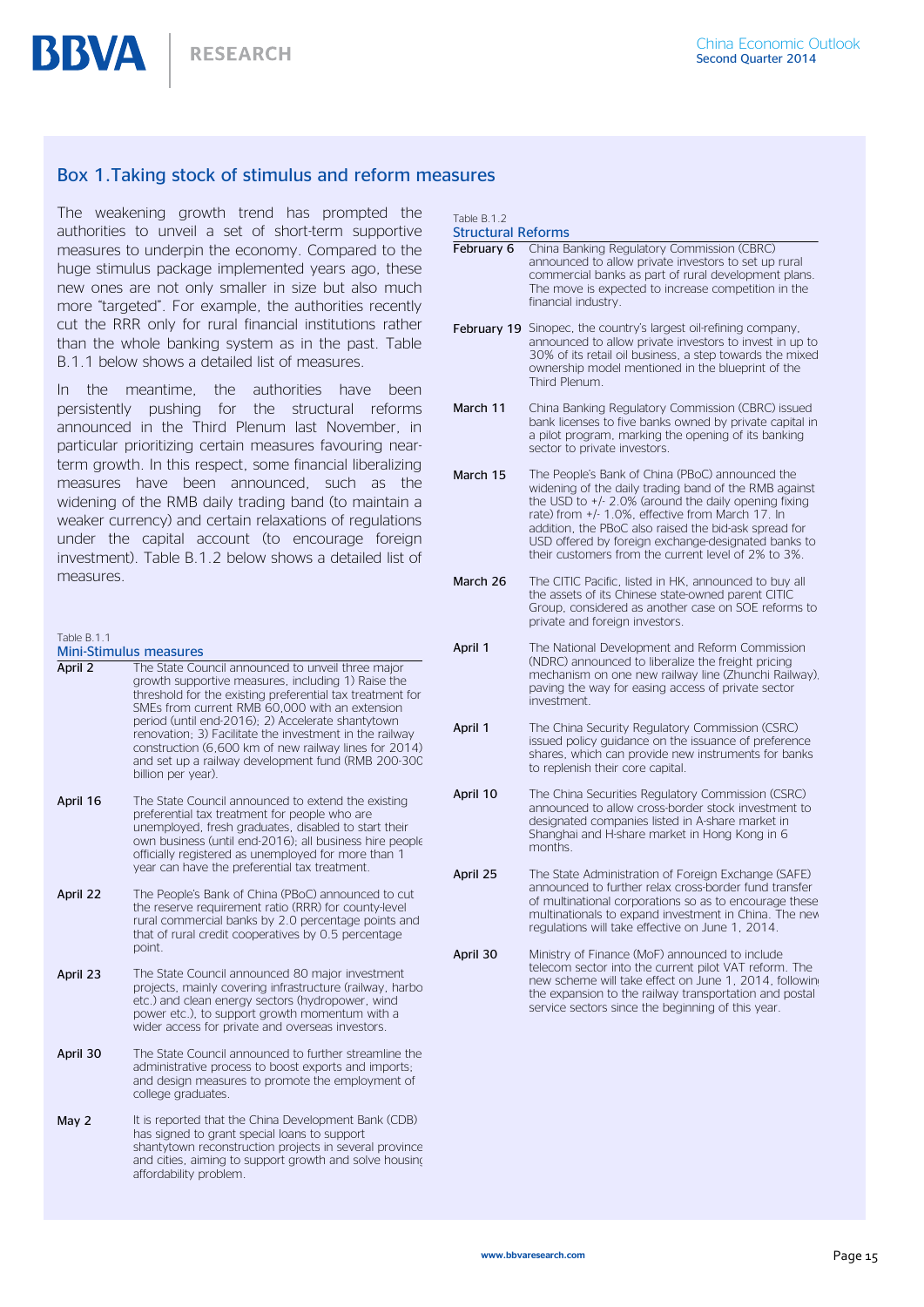# <span id="page-15-0"></span>3. Reforms remain the top priority

Given the anticipated growth-supportive policies and improving exports, the economy is likely to stabilize through the remainder of 2014. However, GDP growth, on a yearly basis, may decline gradually towards 7.0% from 7.4% y/y in O1, due to base effects (Figure 3.1). The full-year growth for 2014, hence, is revised down to 7.2% from 7.6% previously, below the official target of 7.5%. The downward revision takes into consideration recent economic development and the authorities' revealed greater tolerance of economic slowdown as the government is striving to implement key reform, to tackle over-capacity and pollution problems and to curb financial fragilities. In the same vein, GDP growth projection for 2015 has also been lowered by a similar magnitude to 7.0% from 7.5% previously, while over the medium term we expect growth to slow down gradually to 6.5% until 2018.

We expect the policy stance for 2014 to stick to the mix of "prudent monetary and proactive" fiscal" policies, as the "mini" stimulus continue to support near-term growth. In the meantime, the government will continue to push ahead key structural reforms, following the blueprint announced in the Third Plenum last November.

### Inflation to rise gradually in 2014, still within the target

We expect benign inflation to continue during the rest of the year.(Figure 3.2) Our inflation projection for 2014 (period average) has been lowered significantly to 2.6% from 3.3% previously, compared with the outturn of 2.6% in 2013. Looking ahead, higher prices of food items and utilities, along with rising wages and base effects, are likely to push inflation modestly higher in the medium term.



Source: NBS, CEIC and BBVA Research estimates Source: NBS, CEIC and BBVA Research estimates

# RMB to resume appreciation in the  $2<sup>nd</sup>$  half of the year but with greater two-way flexibilities

After the RMB's sharp deprecation in Q1 due to a growth slowdown and the shrinking current account surplus, the appreciation pressure on the currency has diminished largely. Moreover, the authorities' greater tolerance of growth slowdown dictates that a quick rebound in Q2 is not in our sights given that recent supportive measures are only targeted to sustain growth at a "reasonable" range. That said, we expect the RMB to resume appreciation after the economy stabilizes in Q2. The currency is likely to appreciate by 2-3% against the USD from its current level in the second half of the year, bringing the RMB to around 6.10 RMB/USD by end-2014;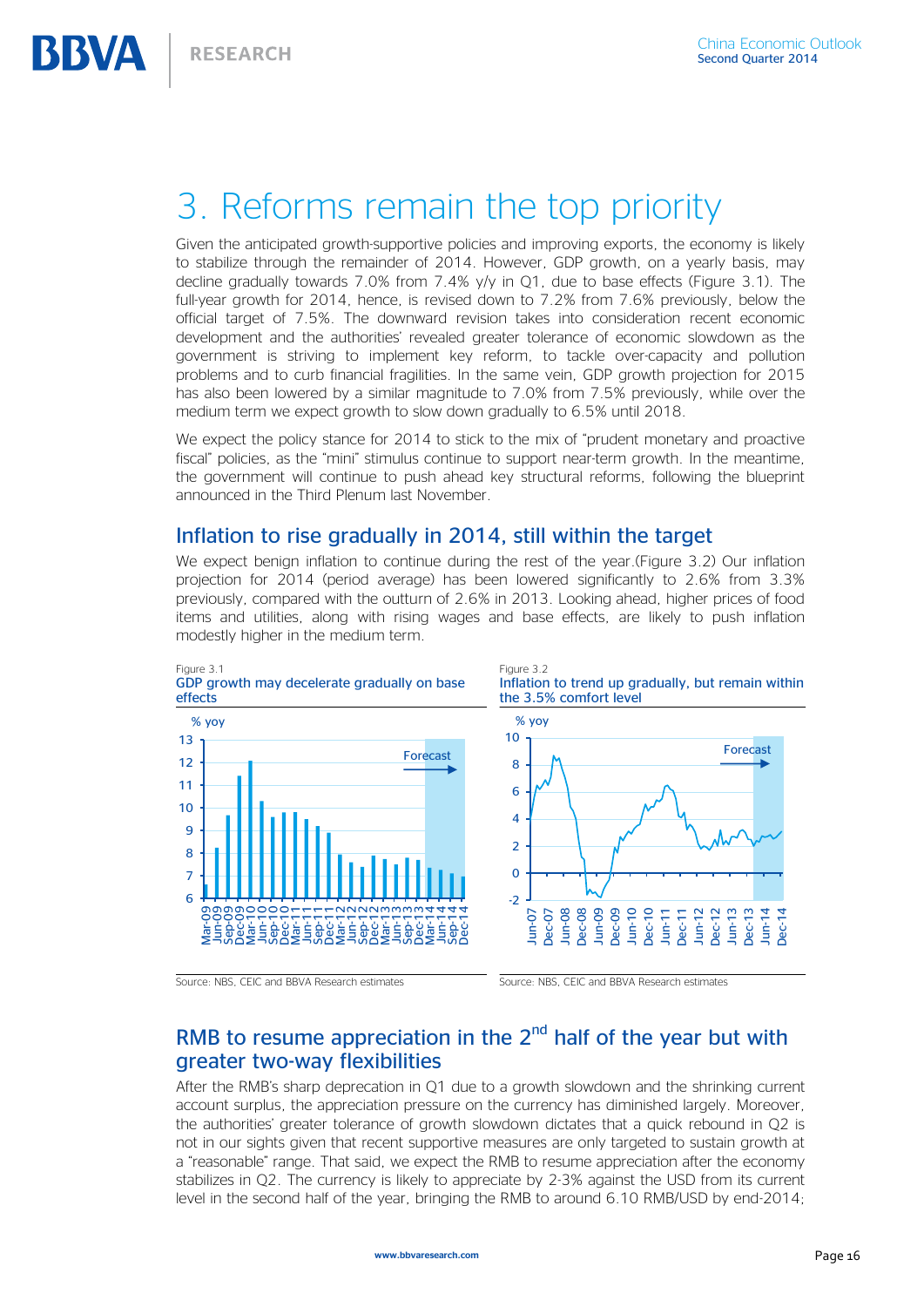meanwhile, the two-way flexibility in the exchange rate can be expected to continue. In addition, the RMB internationalization is advancing as the authorities promote the use of the currency in trade settlements and investment flows, and as central banks around the world increasingly add the RMB to their reserve holdings.

| Table 3.1 |                          |
|-----------|--------------------------|
|           | <b>Baseline Scenario</b> |

| 2011   | 2012  | 2013   | $2014$ (F) | $2015$ (F) |
|--------|-------|--------|------------|------------|
| 9.3    | 77    | 7.7    | 7.2        | 7.0        |
| 5.4    | 2.6   | 2.6    | 2.6        | 3.3        |
| $-1$ 1 | $-21$ | $-1.9$ | $-25$      | $-2.5$     |
| 1.8    | 2.3   | 2.0    | 25         | 3.0        |
| 6.56   | 6.00  | 6.00   | 6.00       | 6.00       |
| 6.30   | 6.23  | 6.05   | 6.00       | 5.85       |
|        |       |        |            |            |

Source: BBVA Research

# Policies to focus on reforms

Despite a weaker economic outlook in 2014, the government is to continue to push ahead the implementation of key reforms, following the reform blueprint announced in the Third Plenum last November. In particular, we expect further progress in urbanization (especially "Hukou" system reform), financial sector (steps toward interest rate liberalization and the implementation of a deposit insurance scheme, and greater private entry into the banking sector), market pricing for utilities and natural resources, more access to the market by private and foreign investors, and the further reduction in the government's intervention in the market. In regards to domestic fragilities, priorities in 2014 are to address local government debt, to curtail shadow bank lending, and to address over-capacity and pollution issues. Moreover, the authorities might relax existing tightening measures against the property market in tier-II cities where housing bubbles has become less of a concern. In 2015, full interest rate liberalization is anticipated as the government continues to overhaul the fiscal system and reshape the central-local government relationship.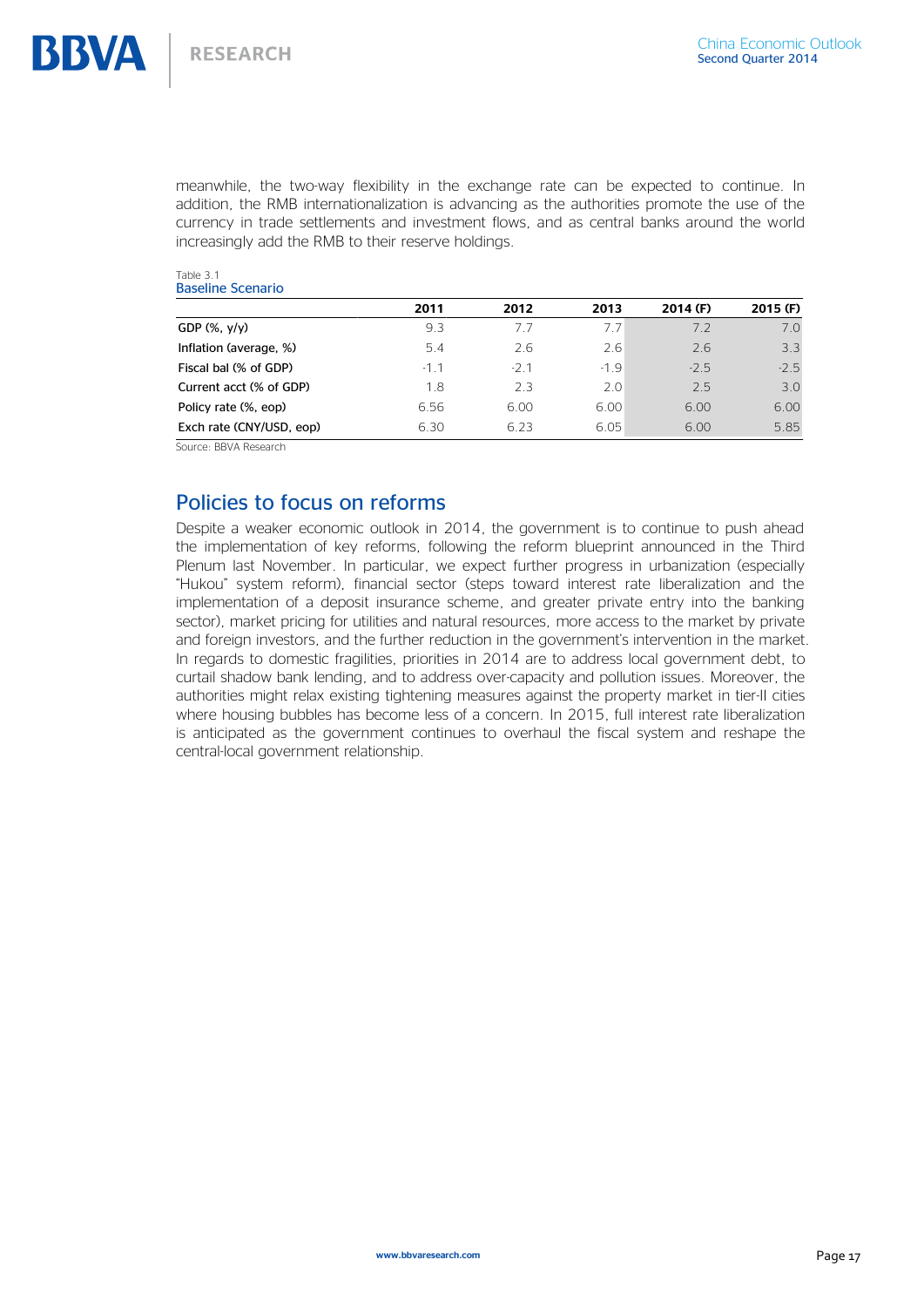# <span id="page-17-0"></span>4. Risks are to the downside

Despite the fact that the outlook of global economy continued to improve over the past few months and tail risks have decreased with US self-sustained recovery momentum, and further progress in Europe toward banking union and measures by the ECB to maintain stability, risks to China are still to the downside, concentrating on elevated financial fragilities and uncertainties about the implementation of the reform agenda unveiled by the Third Plenum last November. Moreover, the uncertain impact of US QE tapering on China's capital flows tends to exert downward risks to the growth outlook.

Although GDP growth still remained within a "reasonable" range through Q1, the latest indicators of both domestic and foreign demand have shown that a quick rebound in growth momentum is not in sight, Most of people agreed that the debt-fuelled growth model, which has successfully sustained China's growth at a rapid pace since the 2008-09 global financial crisis, is likely to come to an end. Although the authorities have set out to find new growth drivers by pressing ahead with comprehensive reforms, there remains a question whether the authorities can ensure a smooth transition between the old and new growth regimes.

Another major concern is the property market, which accounted for a lion share of China's GPD growth over the past decade but has started to slow down. According to other countries' experience, the adjustment in the real estate market could occur in a very disruptive manner. Although we still believe the ongoing urbanization in China could sustain the real estate market from a long-term perspective, the authorities can not afford to ignore the tail risk of potential disruptions given its importance to the whole economy.

Moreover, financial stress remained due to the enormous "stock" of financial fragilities given the authorities' tightening efforts can at best prevent their further deterioration. That said, the financial system is still vulnerable to any external shock or policy missteps such as large-scale capital outflows or artificially-induced interest rate hikes in the money market.

The growing importance of China as a source of world demand in the last few years is beyond doubt. China's growth risk is therefore contagious to other countries; in particular the Asian economies which are most susceptible to a diminishment of Chinese demand, with the further addition to the list of a few commodity exporters, such as Chile. According to our estimates, the impact on world growth of each point of Chinese growth lost is around 4pp, principally as a result of lower demand from China itself.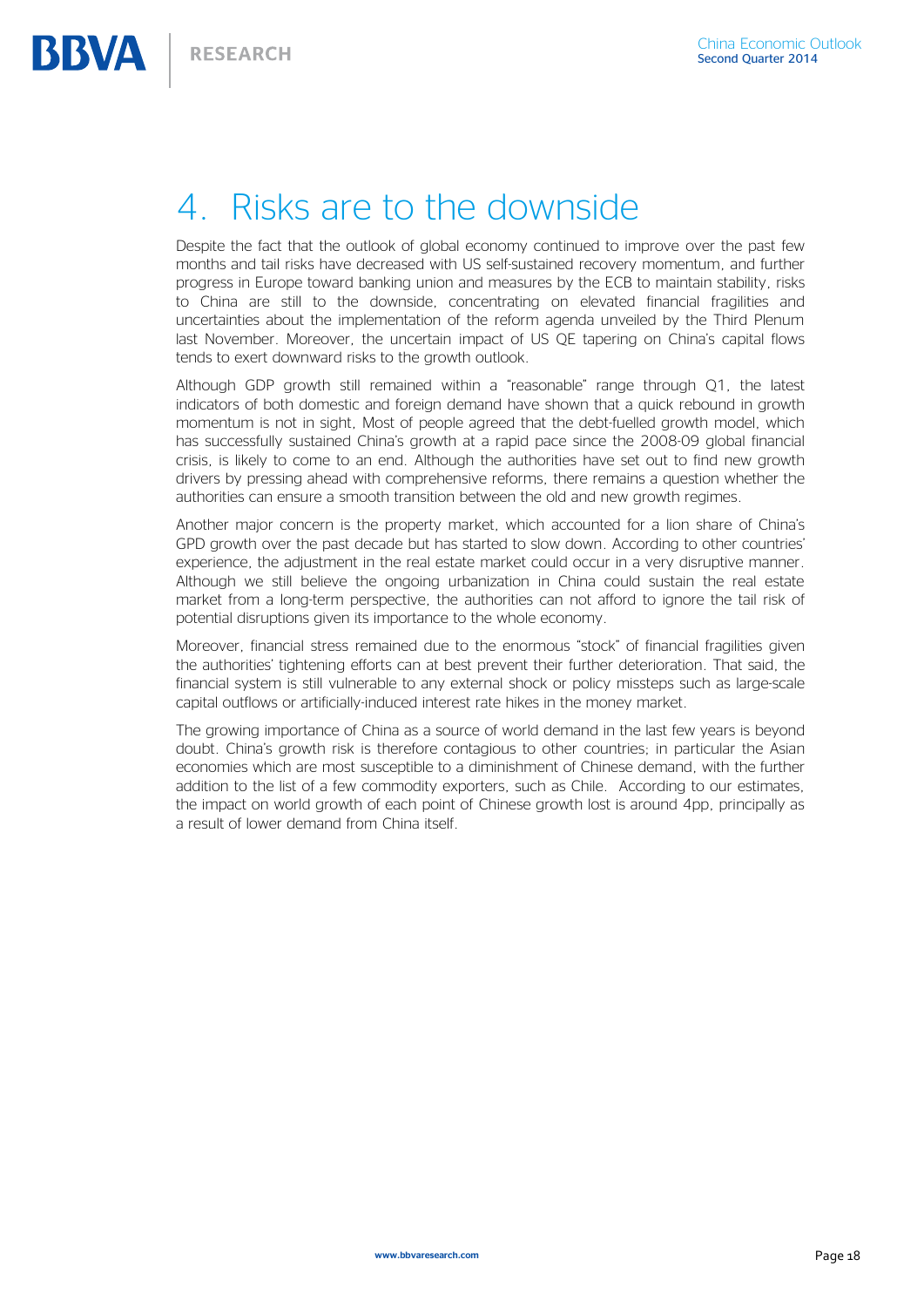# 5. Tables

#### Table 5.1

Macroeconomic Forecasts: Gross Domestic Product

| (YoY% growth rate)   | 2011   | 2012   | 2013   | 2014 (F) | 2015 (F) |
|----------------------|--------|--------|--------|----------|----------|
| <b>United States</b> | 1.8    | 2.8    | 1.9    | 2.5      | 2.5      |
| Eurozone             | 1.6    | $-0.6$ | $-0.4$ | 1.1      | 1.9      |
| Germany              | 3.4    | 0.9    | 0.5    | 1.8      | 2.0      |
| France               | 2.0    | 0.0    | 0.3    | 0.9      | 1.5      |
| Italy                | 0.6    | $-2.4$ | $-1.8$ | 0.7      | 1.4      |
| Spain                | 0.1    | $-1.6$ | $-1.2$ | 1.1      | 1.9      |
| UK                   | 1.1    | 0.3    | 1.7    | 2.8      | 2.4      |
| Latin America *      | 4.1    | 2.6    | 2.3    | 2.3      | 2.5      |
| Mexico               | 4.0    | 3.7    | 1.1    | 3.4      | 3.0      |
| <b>Brazil</b>        | 2.7    | 1.0    | 2.3    | 2.0      | 1.6      |
| <b>EAGLES **</b>     | 6.7    | 5.0    | 5.3    | 5.3      | 5.6      |
| Turkey               | 8.5    | 2.4    | 4.0    | 1.5      | 5.1      |
| Asia Pacific         | 6.1    | 5.2    | 5.2    | 5.0      | 5.2      |
| Japan                | $-0.5$ | 1.5    | 1.5    | 1.1      | 1.3      |
| China                | 9.3    | 7.7    | 7.7    | 7.2      | 7.0      |
| India                | 7.7    | 4.8    | 4.6    | 5.2      | 5.7      |
| Hong Kong            | 4.8    | 1.5    | 2.9    | 3.7      | 3.9      |
| Asia ex China        | 3.8    | 3.5    | 3.3    | 3.5      | 3.9      |
| World                | 4.0    | 3.2    | 3.0    | 3.4      | 3.8      |

\* Argentina, Brazil, Chile, Colombia, Mexico, Peru, Venezuela.<br>\*\* Brazil, China, India, Indonesia, Mexico, Russia, Turkey.<br>Forecast closing date: 30 April 2014.<br>Source: BBVA Research

# Table 5.2

#### Macroeconomic Forecasts: Inflation (Avg.)

| (YoY% growth rate)   | 2011   | 2012 | 2013 | 2014 (F) | 2015 (F) |
|----------------------|--------|------|------|----------|----------|
| <b>United States</b> | 3.1    | 2.1  | 1.5  | 1.8      | 2.2      |
| Eurozone             | 2.7    | 2.5  | 1.4  | 0.9      | 1.3      |
| Germany              | 2.5    | 2.1  | 1.6  | 1.3      | 1.6      |
| France               | 2.3    | 2.2  | 1.0  | 1.1      | 1.2      |
| Italy                | 2.9    | 3.3  | 1.3  | 0.7      | 1.2      |
| Spain                | 3.2    | 2.4  | 1.4  | 0.3      | 0.9      |
| UK                   | 4.5    | 2.8  | 2.6  | 1.9      | 2.0      |
| Latin America *      | 8.1    | 7.6  | 8.9  | 11.8     | 10.8     |
| Mexico               | 3.4    | 4.1  | 3.8  | 4.0      | 3.5      |
| <b>Brazil</b>        | 6.6    | 5.4  | 6.2  | 6.4      | 5.8      |
| <b>EAGLES **</b>     | 6.5    | 4.8  | 5.1  | 4.8      | 4.7      |
| Turkey               | 6.2    | 8.7  | 7.6  | 8.2      | 5.3      |
| Asia Pacific         | 4.9    | 3.4  | 3.5  | 3.6      | 3.8      |
| Japan                | $-0.3$ | 0.0  | 0.4  | 2.2      | 1.5      |
| China                | 5.4    | 2.6  | 2.6  | 2.6      | 3.3      |
| India                | 9.6    | 9.7  | 10.1 | 8.5      | 7.9      |
| Hong Kong            | 5.3    | 4.1  | 4.3  | 3.6      | 3.5      |
| Asia ex China        | 4.6    | 4.0  | 4.2  | 4.4      | 4.1      |
| World                | 5.1    | 4.2  | 3.8  | 3.9      | 4.0      |

\* Argentina, Brazil, Chile, Colombia, Mexico, Peru, Venezuela.<br>\*\* Brazil, China, India, Indonesia, Mexico, Russia, Turkey.<br>Forecast closing date: 30 April 2014.<br>Source: BBVA Research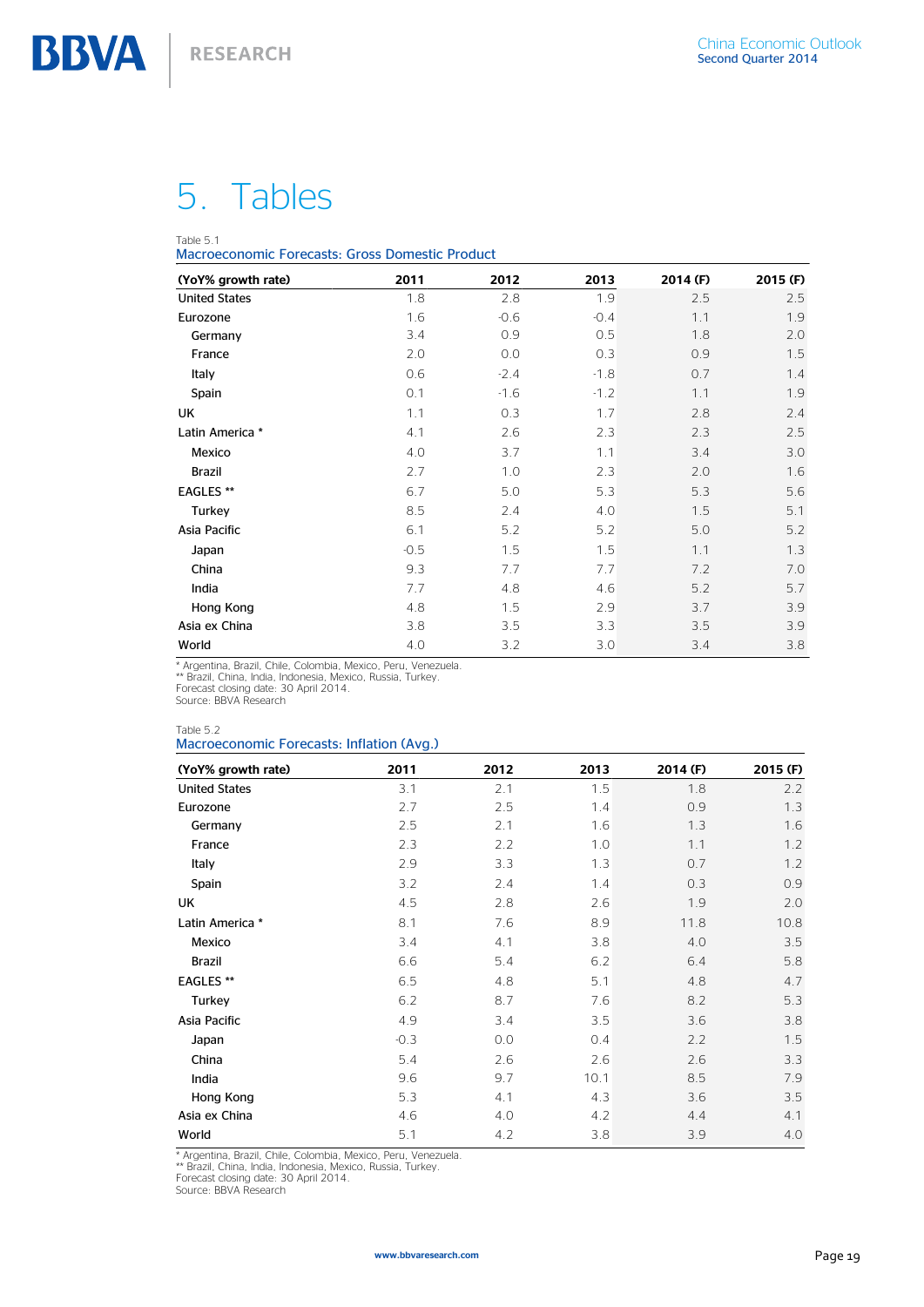#### Table 5.3

#### Macroeconomic Forecasts: Exchange Rates (End of period)

|           |         | 2011 | 2012 | 2013  | $2014$ (F) | 2015 (F) |
|-----------|---------|------|------|-------|------------|----------|
| Eurozone  | USD/EUR | 1.30 | 1.32 | 1.37  | 1.37       | 1.32     |
| Japan     | JPY/USD | 76.9 | 86.8 | 104.9 | 115.0      | 120.0    |
| China     | CNY/USD | 6.30 | 6.23 | 6.05  | 6.00       | 5.85     |
| Hong Kong | HKD/USD | 7 77 | 7.75 | 7.75  | 7.80       | 7.80     |
| India     | INR/USD | 53.1 | 55.0 | 61.8  | 59.5       | 59.0     |

Forecast closing date: 30 April 2014. Source: BBVA Research

Table 5.4

### Macroeconomic Forecasts: Policy Rates (End of period)

| $(\%)$               | Current | 2012 | 2013 | 2014 (F) | $2015$ (F) |
|----------------------|---------|------|------|----------|------------|
| <b>United States</b> | 0.25    | 0.25 | 0.25 | 0.25     | 0.50       |
| Eurozone             | 0.25    | 0.75 | 0.25 | 0.25     | 0.25       |
| Japan                | 0.10    | 0.10 | 0.10 | 0.10     | 0.10       |
| China                | 6.00    | 6.00 | 6.00 | 6.00     | 6.00       |
| Hong Kong            | 0.50    | 0.50 | 0.50 | 0.50     | 1.50       |
| India                | 8.00    | 8.00 | 7.75 | 775      | 7.00       |

Forecast closing date: 30 April 2014. Source: BBVA Research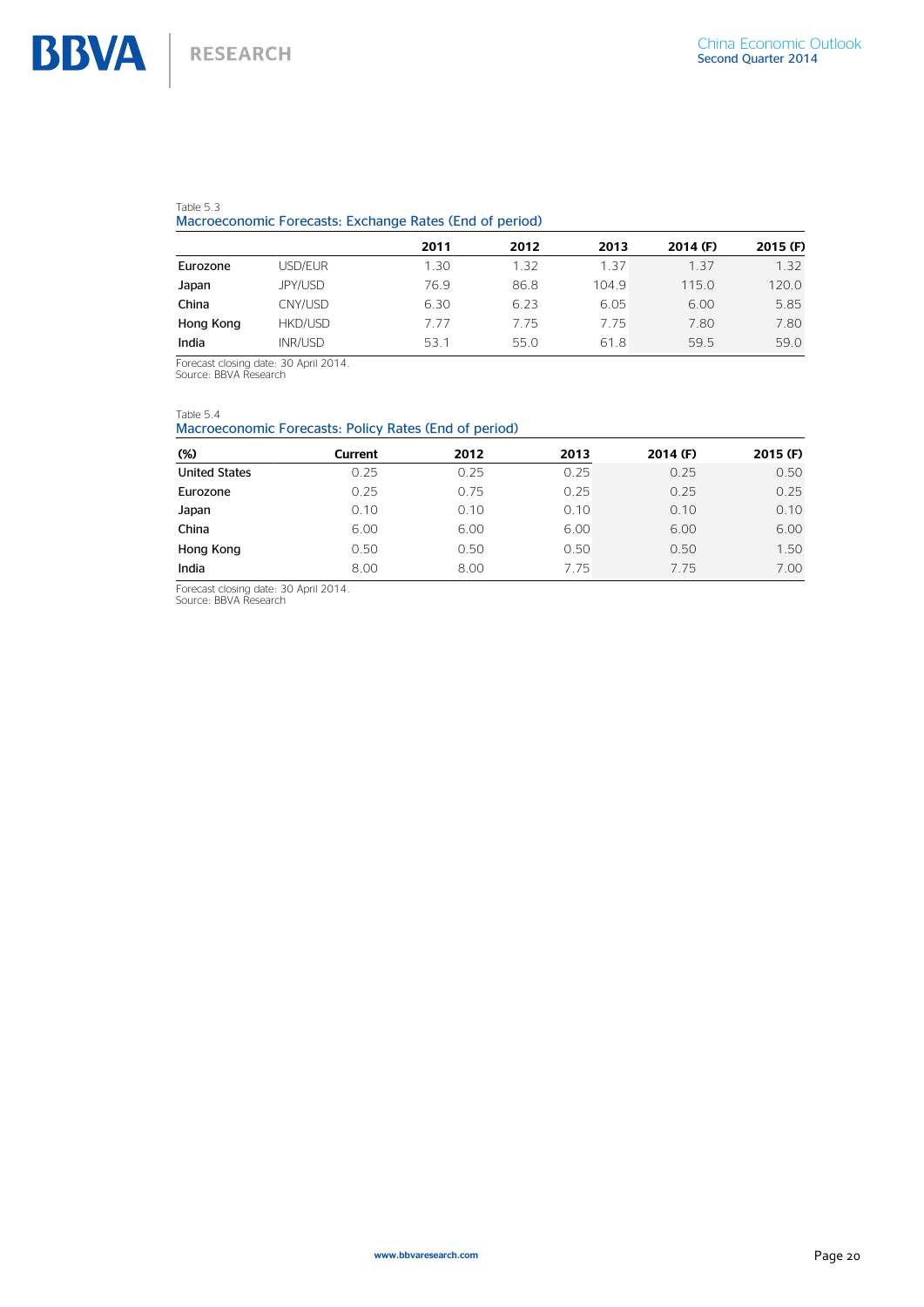![](_page_20_Picture_0.jpeg)

#### DISCLAIMER

This document and the information, opinions, estimates and recommendations expressed herein, have been prepared by Banco Bilbao Vizcaya Argentaria, S.A. (hereinafter called "BBVA") to provide its customers with general information regarding the date of issue of the report and are subject to changes without prior notice. BBVA is not liable for giving notice of such changes or for updating the contents hereof.

This document and its contents do not constitute an offer, invitation or solicitation to purchase or subscribe to any securities or other instruments, or to undertake or divest investments. Neither shall this document nor its contents form the basis of any contract, commitment or decision of any kind.

Investors who have access to this document should be aware that the securities, instruments or investments to which it refers may not be appropriate for them due to their specific investment goals, financial positions or risk profiles, as these have not been taken into account to prepare this report. Therefore, investors should make their own investment decisions considering the said circumstances and obtaining such specialized advice as may be necessary. The contents of this document are based upon information available to the public that has been obtained from sources considered to be reliable. However, such information has not been independently verified by BBVA and therefore no warranty, either express or implicit, is given regarding its accuracy, integrity or correctness. BBVA accepts no liability of any type for any direct or indirect losses arising from the use of the document or its contents. Investors should note that the past performance of securities or instruments or the historical results of investments do not guarantee future performance.

The market prices of securities or instruments or the results of investments could fluctuate against the interests of investors. Investors should be aware that they could even face a loss of their investment. Transactions in futures, options and securities or high-yield securities can involve high risks and are not appropriate for every investor. Indeed, in the case of some investments, the potential losses may exceed the amount of initial investment and, in such circumstances, investors may be required to pay more money to support those losses. Thus, before undertaking any transaction with these instruments, investors should be aware of their operation, as well as the rights, liabilities and risks implied by the same and the underlying stocks. Investors should also be aware that secondary markets for the said instruments may be limited or even not exist.

BBVA or any of its affiliates, as well as their respective executives and employees, may have a position in any of the securities or instruments referred to, directly or indirectly, in this document, or in any other related thereto; they may trade for their own account or for third-party account in those securities, provide consulting or other services to the issuer of the aforementioned securities or instruments or to companies related thereto or to their shareholders, executives or employees, or may have interests or perform transactions in those securities or instruments or related investments before or after the publication of this report, to the extent permitted by the applicable law.

BBVA or any of its affiliates´ salespeople, traders, and other professionals may provide oral or written market commentary or trading strategies to its clients that reflect opinions that are contrary to the opinions expressed herein. Furthermore, BBVA or any of its affiliates' proprietary trading and investing businesses may make investment decisions that are inconsistent with the recommendations expressed herein. No part of this document may be (i) copied, photocopied or duplicated by any other form or means (ii) redistributed or (iii) quoted, without the prior written consent of BBVA. No part of this report may be copied, conveyed, distributed or furnished to any person or entity in any country (or persons or entities in the same) in which its distribution is prohibited by law. Failure to comply with these restrictions may breach the laws of the relevant jurisdiction.

In the United Kingdom, this document is directed only at persons who (i) have professional experience in matters relating to investments falling within article 19(5) of the financial services and markets act 2000 (financial promotion) order 2005 (as amended, the "financial promotion order"), (ii) are persons falling within article 49(2) (a) to (d) ("high net worth companies, unincorporated associations, etc.") Of the financial promotion order, or (iii) are persons to whom an invitation or inducement to engage in investment activity (within the meaning of section 21 of the financial services and markets act 2000) may otherwise lawfully be communicated (all such persons together being referred to as "relevant persons"). This document is directed only at relevant persons and must not be acted on or relied on by persons who are not relevant persons. Any investment or investment activity to which this document relates is available only to relevant persons and will be engaged in only with relevant persons. The remuneration system concerning the analyst/s author/s of this report is based on multiple criteria, including the revenues obtained by BBVA and, indirectly, the results of BBVA Group in the fiscal year, which, in turn, include the results generated by the investment banking business; nevertheless, they do not receive any remuneration based on revenues from any specific transaction in investment banking.

BBVA is not a member of the FINRA and is not subject to the rules of disclosure affecting such members.

"BBVA is subject to the BBVA Group Code of Conduct for Security Market Operations which, among other regulations, includes rules to prevent and avoid conflicts of interests with the ratings given, including information barriers. The BBVA Group Code of Conduct for Security Market Operations is available for reference at the following web site: www.bbva.com / Corporate Governance".

BBVA is a bank supervised by the Bank of Spain and by Spain's Stock Exchange Commission (CNMV), registered with the Bank of Spain with number 0182.